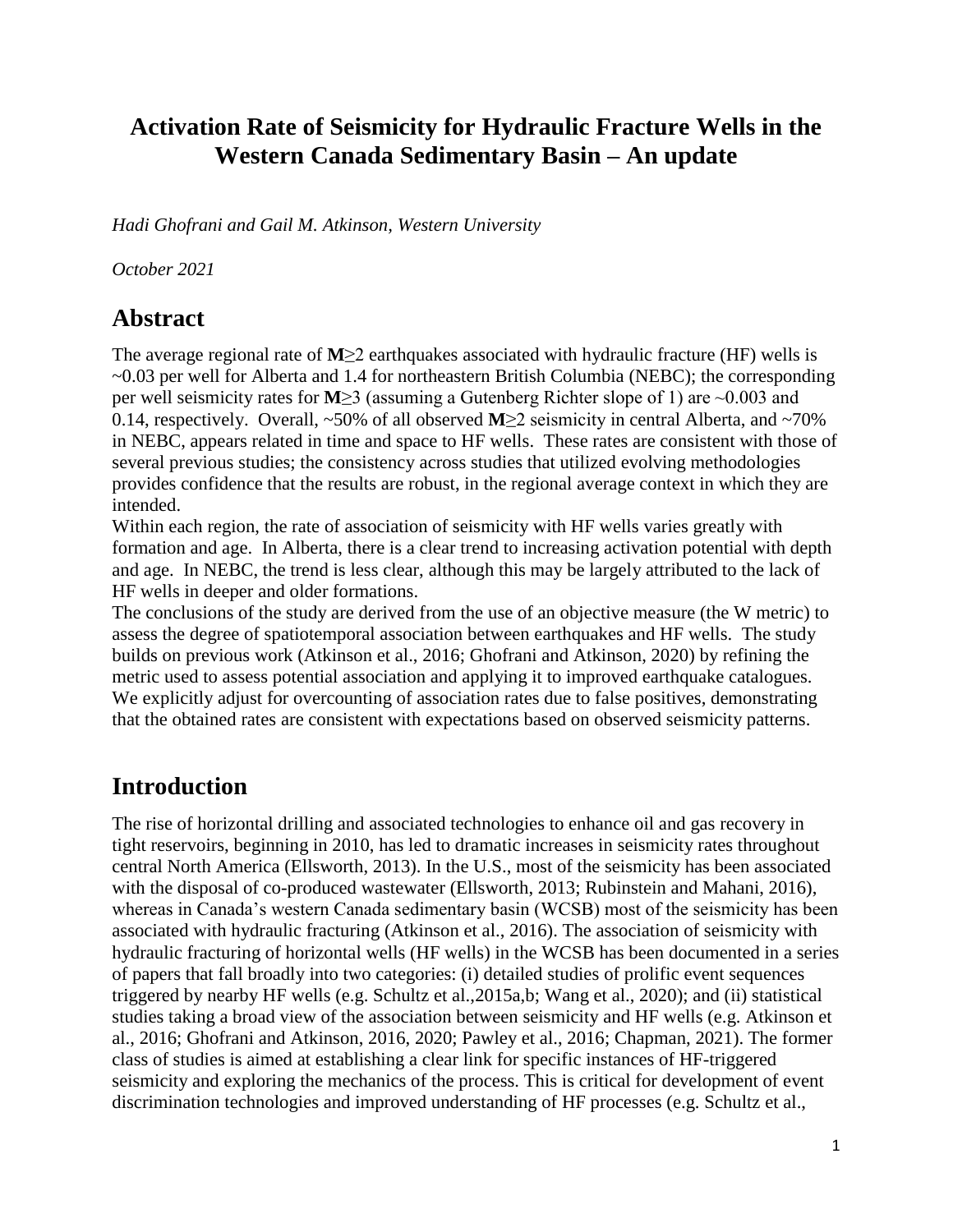2020a). By contrast, statistical studies aim to characterize the association and its attributes on a regional scale. This is useful for the assessment or forecasting of seismic hazard from such operations in a more generic context (e.g. Atkinson, 2017; Ghofrani et al., 2020). For more details on these approaches and their findings, the reader is referred to two recent literature review papers (Schultz et al., 2020a; Atkinson et al., 2020), which likewise tend to direct their focus towards issues of process and hazard implications, respectively.

The statistical relationship between HF wells and seismicity on a regional scale in the WCSB has been explored in a series of papers. Atkinson et al. (2016) examined the relationship between oil and gas activities and earthquakes of moment magnitude (**M**)≥3 from 1985-2015. They showed that a dramatic increase in regional seismicity rates began in 2011, tracking a dramatic increase in HF wells that began in 2010. They flagged **M**≥3 events that occurred within 20 km and 90 days of HF wells and evaluated each flagged event to make a subjective judgement of the likelihood for potential association; the potential role of disposal wells was also considered in the assessment. Atkinson et al. (2016) concluded that, as a regional average, approximately 0.2 to 0.4% of HF wells in the WCSB are associated with **M**≥3 seismicity. They also concluded that, from 2010 to 2015, more than half of the **M**≥3 events in the WCSB are associated with HF wells.

Ghofrani and Atkinson (2016) took a slightly different approach to evaluate the relationship between seismicity and HF wells and how it varies spatially over the WCSB. They gridded the WCSB into overlapping cells of 10 km radius and identified all cells in which **M**≥3 earthquakes occurred within 90 days following one or more HF well operations. This allowed an evaluation of the rate of seismicity on a per unit area basis, which is convenient for probabilistic seismic hazard assessment (PSHA) (e.g. Atkinson, 2017). They concluded that the likelihood that HF operations in an area of 10 km radius will be associated with **M**≥3 earthquakes is in the range of  $\sim$ 1% to 3% (at the 95<sup>th</sup> percentile confidence limit) on average over the WCSB. The proximity to a nearby disposal well increases the likelihood of association, as does proximity to the Swan Hills Formation, a geologic proxy for basement-controlled faults (i.e. see Schultz et al., 2016). The average WCSB results of Ghofrani and Atkinson (2016) for a 10 km cell are consistent with the per-well rates of Atkinson et al. (2016), considering that the average number of HF wells per cell is 8 (i.e. a cellular rate of 1% to 3% is equivalent to a per well rate of 0.1% to 0.4%). In both Atkinson et al. (2016) and Ghofrani and Atkinson (2016), the designation of HF wells as potentially associated was facilitated by subjective judgement, though it was acknowledged that many cases are inherently ambiguous.

Most recently, Ghofrani and Atkinson (2020; GA20) built on the studies of Atkinson et al. (2016) and Ghofrani and Atkinson (2020) by defining a simple objective metric of the spatiotemporal link between HF wells and seismicity. The idea is to replace a subjective assessment with a score reflecting the degree of association, in which HF wells that are closely associated with earthquakes in both time and space receive a high score (maximum of 1), whereas HF wells that are further away in time and space have low likelihood of association (minimum of 0). They began by flagging **M**≥3 events using the same criteria as Atkinson et al. (2016) (*i.e.* wells within 20 km and 90 days of the beginning of HF operations), working from an earthquake and well catalogue updated through the end of 2019. (Note: Comparing the 2009- 2015 versus 2009-2019 time periods, the GA20 database is larger than that of Atkinson et al. 2016 by a factor of ~1.5). GA20 examined the distribution of the flagged **M**≥3 events in time and space with respect to the nearest candidate HF well. The empirical distributions were used to define a distance-based weight function (Wd) that has a maximum value of 1 for 0 distance,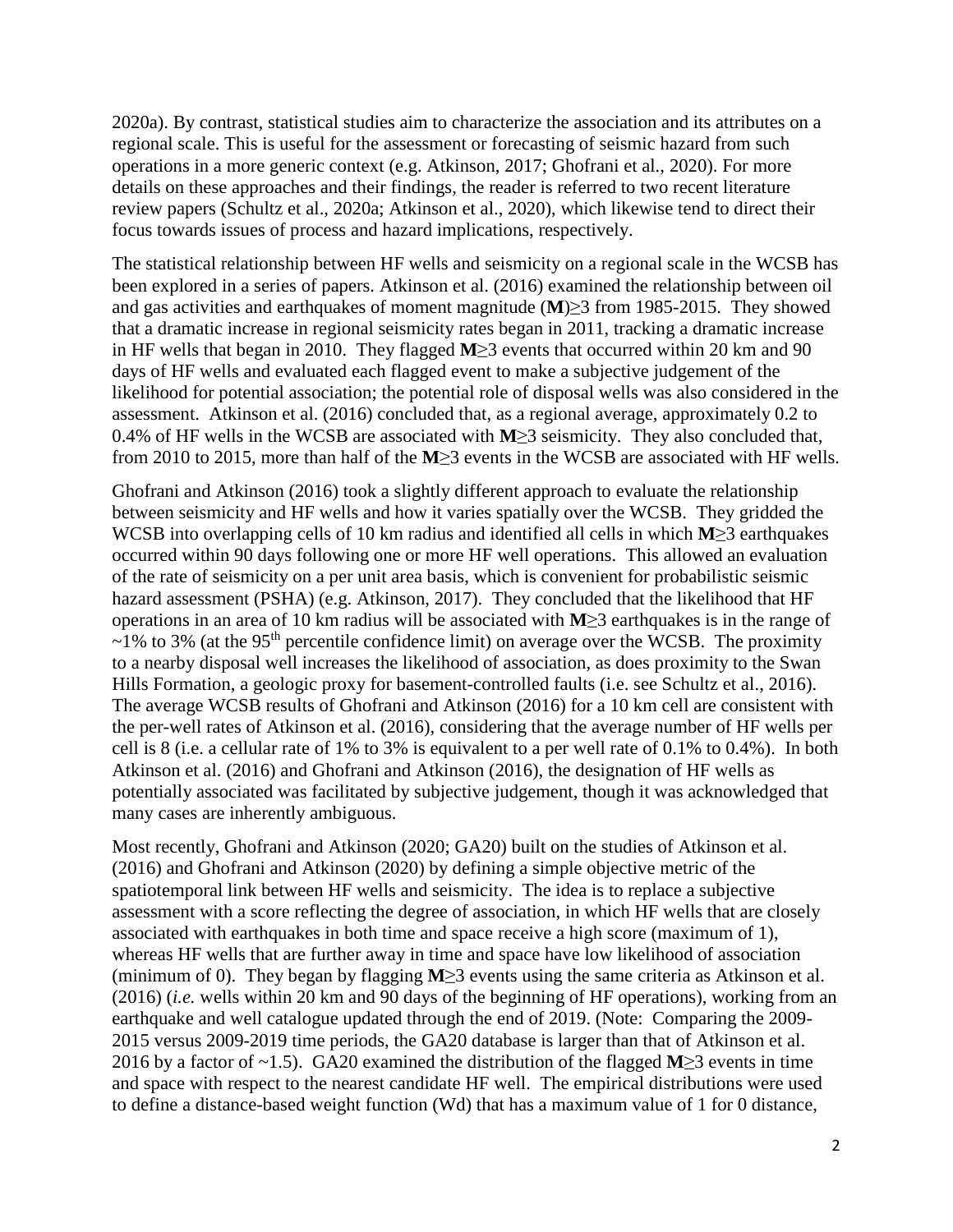decreasing to a value of 0.15 at 15 km. The distribution reflects the combination of the actual distance offsets between HF wells and events (<5 km) and location errors in the catalogue used  $(-5 \text{ km for most events}, \text{ but up to 20 km for some events}).$  A time-based weight function (Wt) has a value of 1 for a time lag of 0 days, decreasing to 0.15 for a lag of 60 days beyond the start of the time window for HF operations (where the time window for HF operations ranges from days to weeks, or occasionally months, such that in most cases the flagged events are occurring either within the HF window or within a few weeks following). The W score is taken as the average of the two values and is intended to provide a measure of relative likelihood of association. Based on a Monte Carlo analysis of the significance of the W score, GA20 concluded that, after accounting for the expected number of false positives, ~0.5% to 0.8% of HF wells in the WCSB (2009-2019) are associated with **M**≥3 seismicity, representing an association for approximately 50% of earthquakes. The 50% association percentage for earthquakes of **M**≥3 with HF wells is consistent with that found by Atkinson et al. (2016), but the average per-well association rate is higher than that found by Atkinson et al. (2016), by about a factor of two. The higher per-well rate may reflect inherent limitations of the W metric as originally implemented (*i.e.* an overcounting of wells associated with earthquakes) or could suggest that the percentage of wells that may be associated with observed seismicity has risen in the last few years. As described in the following, we explore both possibilities in this article.

A common thread in the three works (Atkinson et al., 2016; Ghofrani and Atkinson, 2016; 2020) is that we aim to characterize overall regional rates; we do not attempt to provide a definitive discriminant on an event-by-event or well-by-well basis. Such discriminations are better made using studies of smaller areas in which a rich sequence of earthquakes can be examined in detail with respect to surrounding operations – ideally with the help of microseismic and operational data provided by the operator or regulator (e.g. Wang et al., 2020; Rodriguez and Eaton, 2020; Schultz et al., 2017).

In this article, we build on the concepts of GA20 by incorporating improvements to the W metric and the databases it accesses. GA20 used the Composite Alberta Seismicity Catalogue (CASC; see Data and Resources) from 2009 to 2019. In this article, we use two catalogues that have recently become available: the Alberta Geological Survey catalogue (AGS), which is available from 2006 through 2020, and the northeastern B.C. catalogue (NEBC) of Visser et al. (2017; 2019), which is available from 2014 through 2019 (see Data and Resources). The new catalogues allow us to extend the study downwards in magnitude range to consider potential associations for events of **M**≥2. In addition to using a better database, we make several improvements to the W metric to address some of its inherent shortcomings, by tightening up the time and distance criteria to the extent feasible based on the available catalogues and HF well database information. We also address the potential influence of disposal wells, considering an analogous measure of this association. We compare the regional association rates for HF wells with expectations based on the seismicity database and previous studies. Finally, we use the improved metric to examine how the association between HF wells and seismicity varies with formation depth and age. This article therefore provides an update to the results of Ghofrani and Atkinson (2020) and includes additional information and data that informed a Comment and Reply to that article (Verdon and Bommer, 2021; Ghofrani and Atkinson, 2021).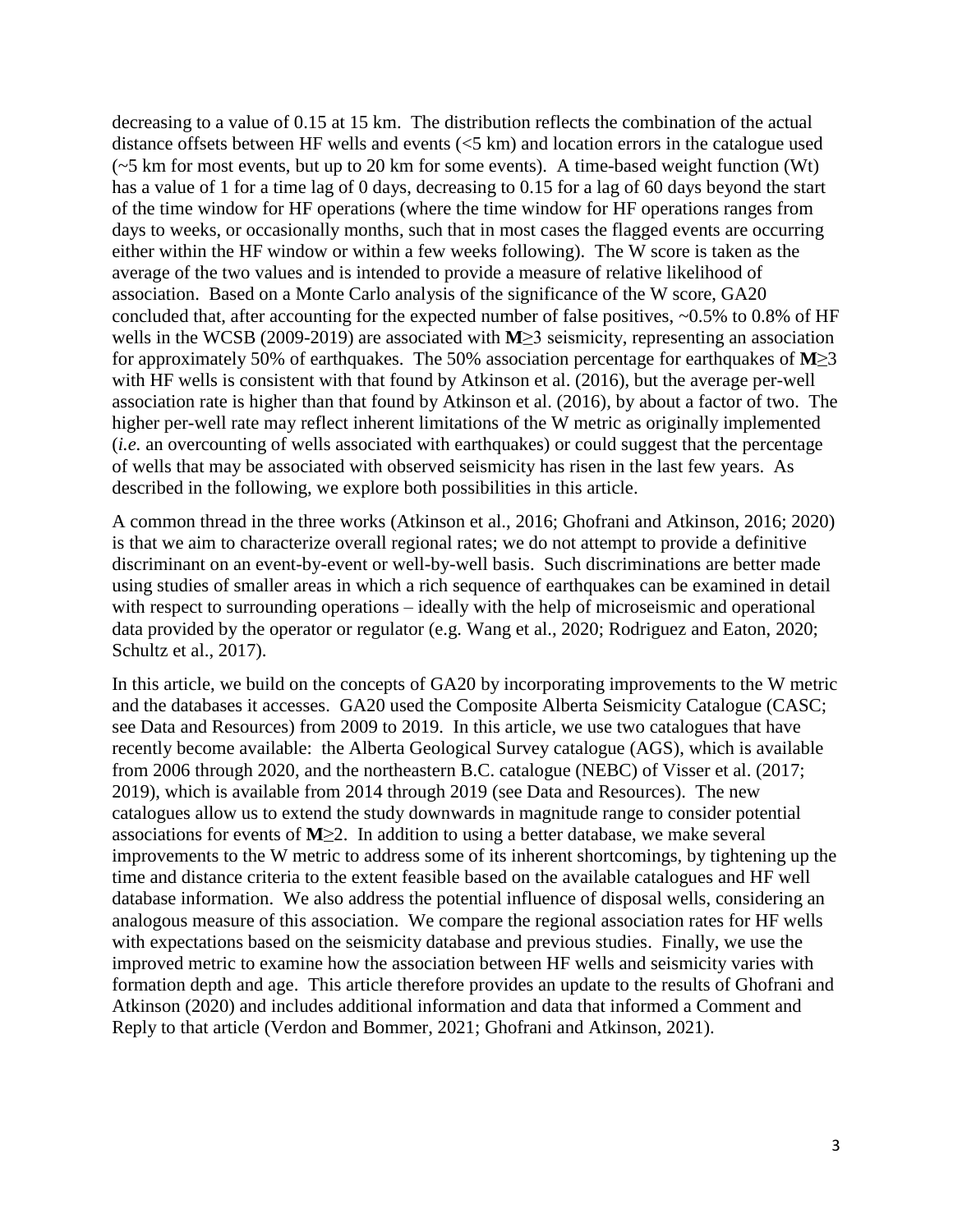# **Updated Seismicity Catalogues**

The GA20 study used the Composite Alberta Seismicity Catalogue (CASC; Cui et al., 2016). We chose to consider only  $M \geq 3$  events when using the CASC because it includes many undiagnosed blasts; there are very few blasts that register as **M**≥3 but blasts become a significant problem in some regions when using a lower magnitude threshold. In this study, we switch to two regional catalogues that are more uniform in their coverage and have fewer issues with blast contamination, enabling us to drop the magnitude threshold to **M**≥2, thus increasing the available seismicity database. We use the catalogue of the Alberta Geological Survey (AGS catalogue) and the Visser et al. (2017, 2019) catalogue for northeastern B.C. (NEBC catalogue) (see Data and Resources). Together, these catalogues cover most of the WCSB. We restrict the period of study from 2014 through 2019 as this is the time covered by the NEBC catalogue; the AGS catalogue is available from 2006 through 2020. We restrict the geographic area of study to those areas where the network coverage is best, which leads to more homogeneous location uncertainties. For example, the stated epicentral uncertainties in the AGS catalogue are as small as 1 to 2 km for recent events in well-sampled areas, but as large as 50 km for earlier events in northern Alberta (Gu et al., 2011; Stern et al., 2013). Location uncertainties in the selected study region are discussed in a following section.

*AGS catalogue.* We use **M**≥2 events from the AGS catalogue in the area from 51-57 N 113-120 W. The catalogue magnitude scale, ML (local magnitude), is converted to moment magnitude (**M**) as described in the next section. Figure 1 shows the study events (**M**≥2, 2014-2019) in the AGS catalogue. The number of stations used to locate the events has varied in time. In 2014, the mapped area was covered by  $\sim$  9 stations, increasing to  $\sim$  17 stations by 2018, with station density being greatest in the western half of the Foothills zone (FTH as defined for Canada's national seismic hazard maps by Kolaj et al., 2020; see Fig. 1). The AGS removes known blasts from its catalogue, which is a significant advantage over the CASC catalogue in this region if examining events of **M**<3.

*NEBC catalogue*. The best catalogue source for the northern portions of the WCSB is the NEBC catalogue compiled by Visser et al. (2017; 2019). Figure 2 shows the **M**≥2 study events for the region considered  $(55 - 58N; 120 - 124W)$ . The northern cluster of the NEBC study area (north of 56.3) is only covered from 2014-2016, whilst the prolific southern cluster is covered from 2014 through 2019. The solutions come from ~30 regional stations, including 6 stations that lie within the study area shown on Fig. 2. Magnitudes were converted from ML to **M** (next section). The NEBC catalogue includes blasts and events that are related to mining, as discussed by Dohkt et al. (2020). However, such events do not affect those flagged as potentially associated with HF wells in the study area, because the flagged events are not in proximity to known mining operations and show no correlation with known blasting times.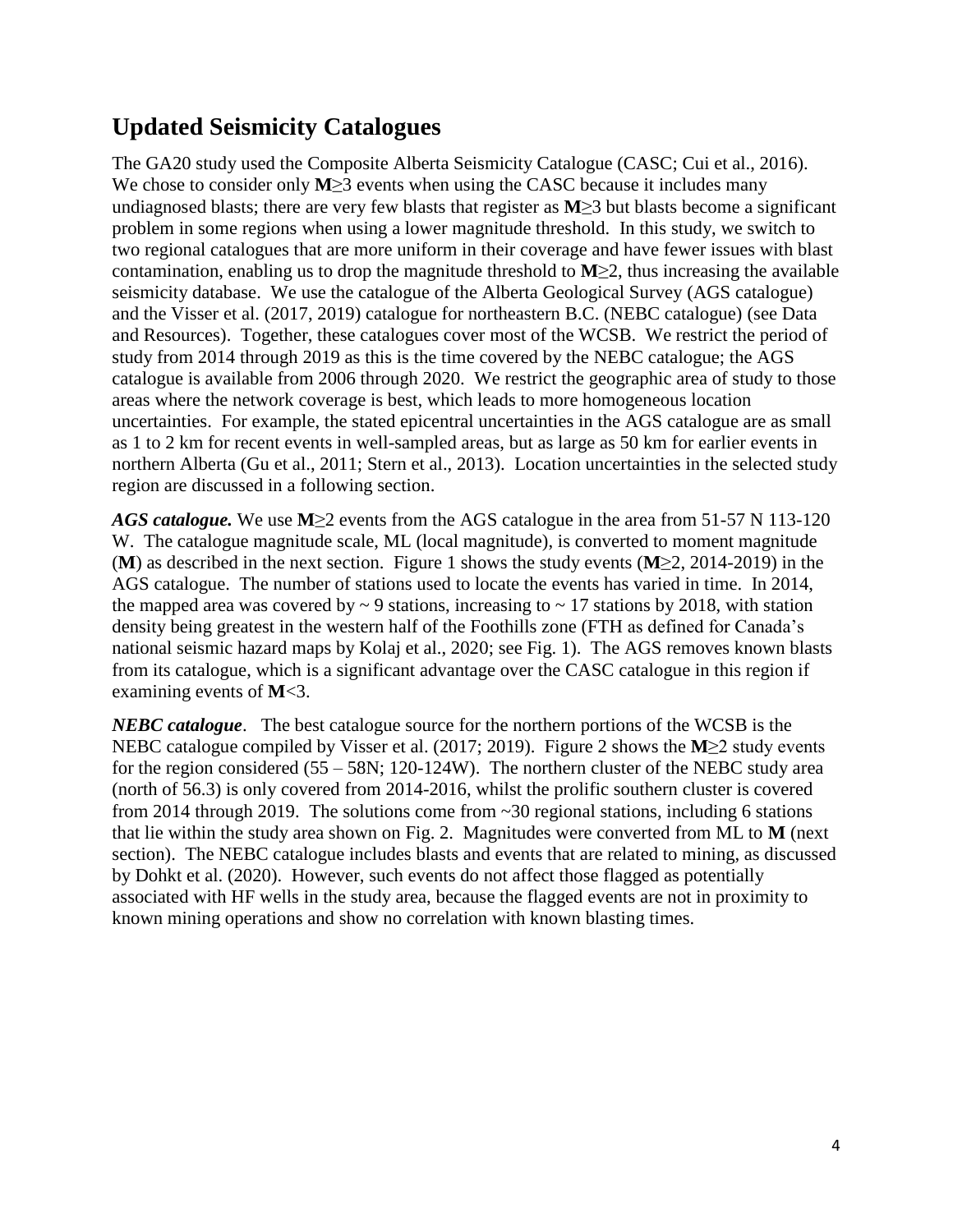

*Figure 1 – Events of M≥2 in the AGS catalogue (in area from 51 to 56N) from 2014 through 2019 (circles). Background is all HF wells 2014-2019; plus symbols show HF well hits (next section). Disposal wells (2014-2019) shown by squares, with larger squares showing those that may be associated with seismicity (Ww>=0.20). The Foothills (FTH) areal source zone (Kolaj et al., 2020) is shaded. Inset shows entire study area (NEBC and AGS, with FTH zone shown by lines; hits are shown by + symbol). Small boxes within insets highlight areas discussed later.*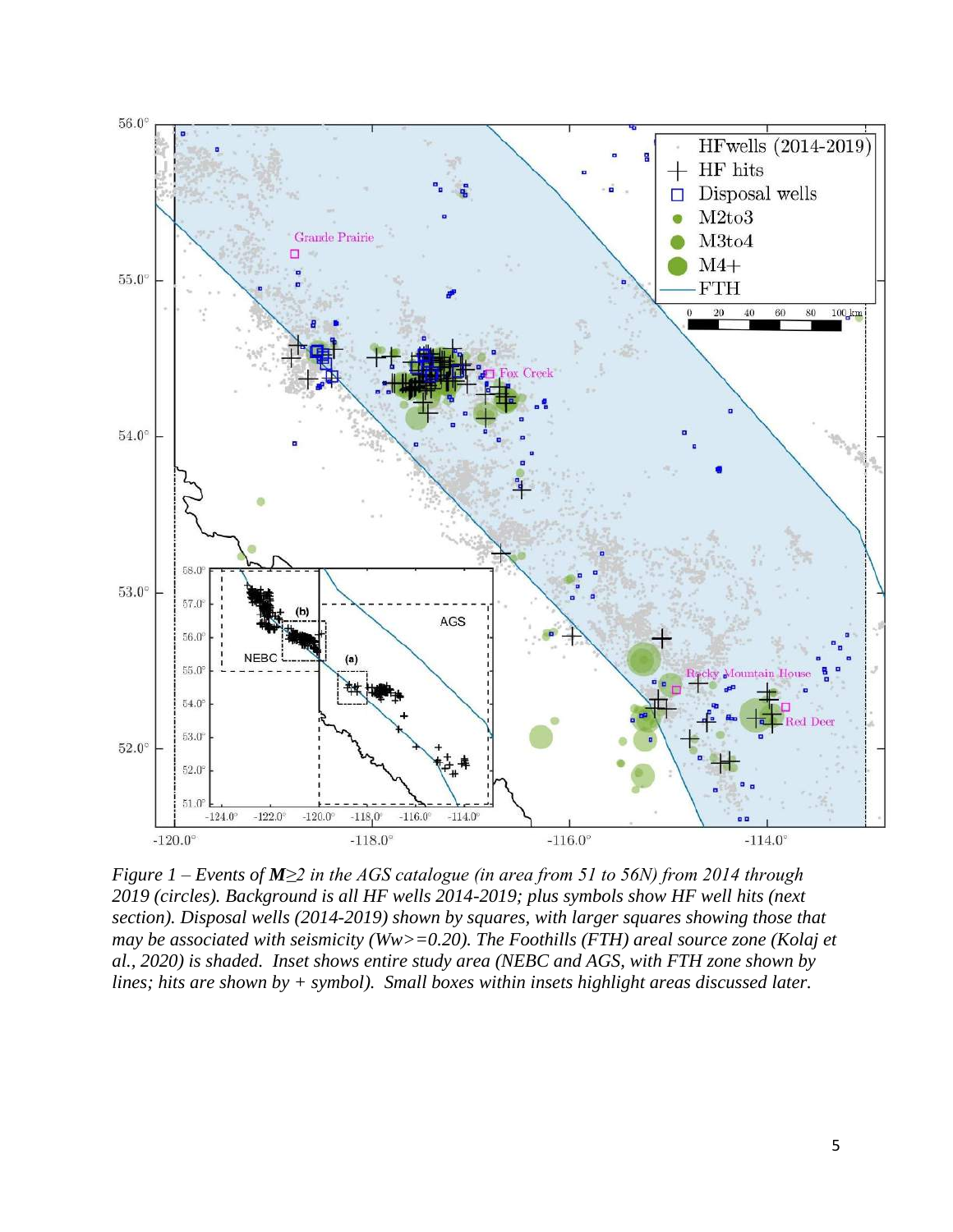

*Figure 2 – Events of M≥2 in the NEBC catalogue (in area from 55 to 58N) from 2014 through 2019 (circles). Background is all HF wells 2014-2019; plus symbols show HF well hits (next section). Diamonds show mines associated with seismicity. Disposal wells (2014-2019) shown by squares, with larger squares showing those that may be associated with seismicity (Ww>=0.20). Inset shows entire study area (NEBC and AGS; events that are hits are shown by + symbol). Small boxes within insets highlight areas discussed later.*

*Moment Magnitude Conversions.* The AGS and NEBC catalogues both report ML magnitude, but their calculation methods are not identical so the two measures of ML may not be equivalent. Moreover, the AGS changed from use of the Hutton and Boore (1987) attenuation correction to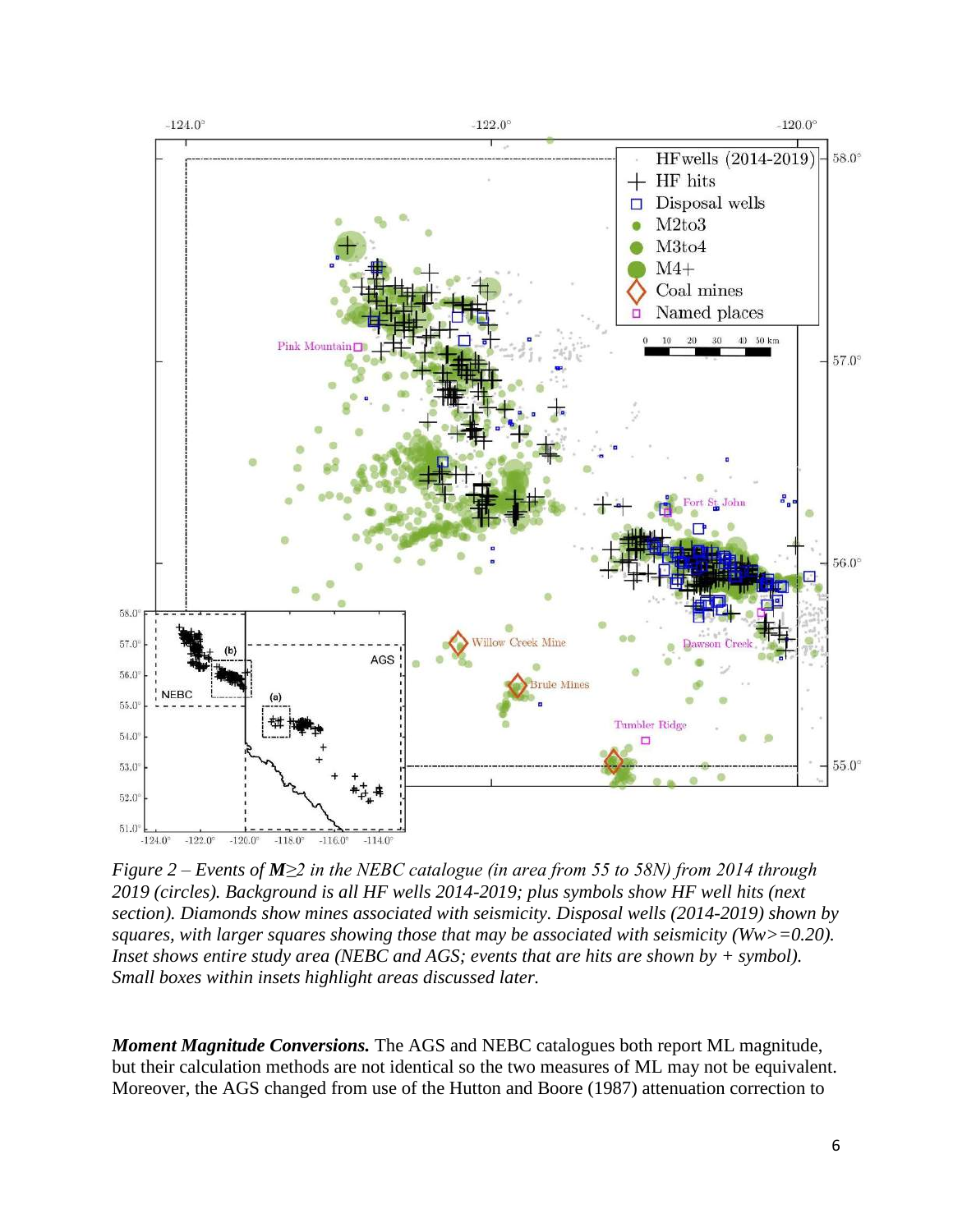the Yenier (2017) formula in 2018, resulting in a change in the meaning of ML in the AGS in 2018. To place all events on a common scale, we convert all magnitudes to moment magnitude (**M**). Many of the study events have values of **M** values that were determined by inversion of regional spectral data by Holmgren et al. (2020), who showed that their **M** values agree well with those of regional moment tensor solutions on average. However, for the largest events (**M**>3.5) we noted that there is a tendency for the Holmgren et al. (2020) values to be lower than the corresponding values from regional moment tensors, such as those reported by the Pacific Geoscience Centre (PGC). On the other hand, the PGC values may be an overestimate; they often report **M**>ML, whereas we would expect that **M**=ML on average for events of **M**~3.5 to 4. To stabilize estimates of moment for the larger events, we take the average of all available **M** values, which include those of Holmgren et al. (2020); PGC; Wang et al. (2018) and Zhang et al. (2016); there are up to 3 values for the larger events (**M**>3.5), whereas for small events (**M**<3) the **M** estimates are entirely from Holmgren et al. (2020).

We developed empirical correlations between ML and **M** for each catalogue, based on 52 events in the AGS catalogue having determined **M** values, and 45 events in the NEBC catalogue. Figure 3 shows the developed correlations, which can be summarized as follows:

- 1. For the AGS catalogue, ML=**M** for 2018 onwards.
- 2. For the AGS pre-2018,  $M = ML 0.29$  (derived using pre-2018 events with 2.5≤ML≤4.8).
- 3. For the NEBC catalogue,  $M = ML + 0.3$  (derived using entire M range).

The standard deviation of the estimate of **M** from ML for the AGS and NEBC catalogues is 0.28 and 0.29, respectively. These relationships are used to place all events in this study on a common magnitude scale (**M**). However, this step is not critical as magnitude is used only as a screening threshold for our study (*i.e.* we examine events with **M**≥2).



*Figure 3 – Empirical correlations between M and ML for AGS and NEBC catalogues. Note that there are 4 (numbered) NEBC events with large ML relative to assigned M; these are the 2018/11/30 events (Mahani et al., 2019) and the 2015/11/03 event.*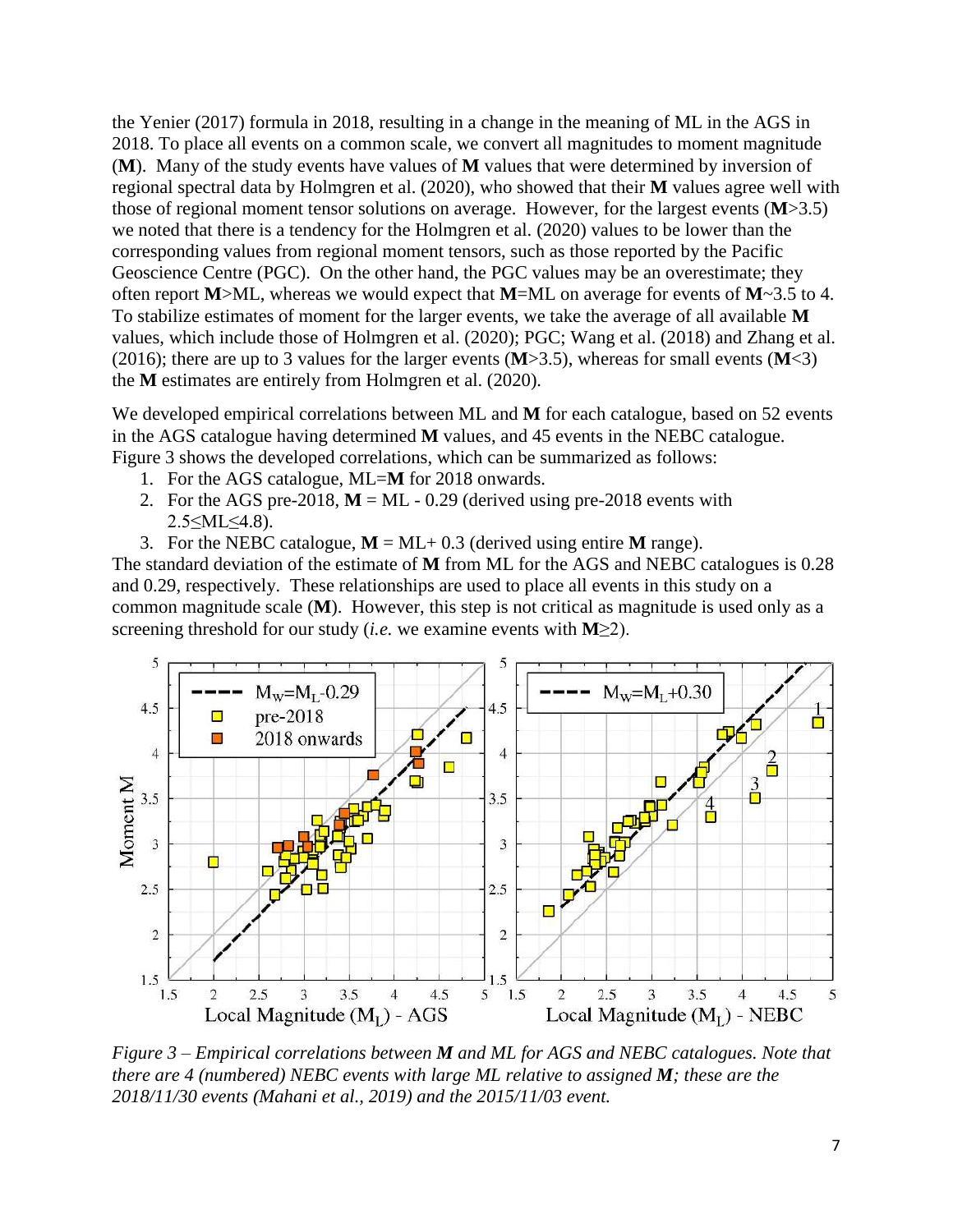*Location Uncertainties.* Uncertainty in hypocentral location is a major factor in assessing the potential for association between HF wells and earthquakes. Most HF-associated events are expected to be within a few km of the well (e.g. Schultz et al., 2017; Rodriguez and Eaton, 2020; Wang et al., 2020). However, HF wells may be significantly further away from the earthquake locations given in the catalogue. In areas where the station coverage is good, the epicentral location errors may be only a few km and so we would expect most events to be located within  $\sim$  5 km of wells. But the location error varies significantly across the region, resulting in many cases where potentially associated events appear to be at greater distances from HF wells. Moreover, since events can trigger other events, there is a potential for the area of associated events to expand beyond the initial range of influence of the well. Due to the sparse network density, hypocentral depth is poorly determined for most events. In this section, we assess the location uncertainties for the events in our study catalogues.

An initial estimate of location errors can be obtained by examining the statistics of the error ellipses provided by regional catalogues. The NEBC catalogue reports small error ellipses, with the major axis error having a mean of  $\sim$ 1.5 km and standard deviation of  $\sim$ 1.5 km. However, Visser et al. discarded all events having a semi-major axis error of >10 km in compiling the catalogue, and thus these uncertainties may be an underestimate of the network's general location accuracy. Dokht et al. (2020) performed a detailed inversion analysis to better characterize location uncertainty within the NEBC catalogue (using the NonLinLoc algorithm of Lomax et al., 2000); their analysis suggests location uncertainty of ~11 km, much larger than that suggested by the error ellipses.

The AGS catalogue does not report its error ellipses. However, its location uncertainty should be comparable to that of the Nanometrics catalogue for the central Alberta region (see Data and Resources). The Nanometrics catalogue in central Alberta uses the AGS stations plus several additional private stations that improve coverage in the areas near several major dams. While the locations of many events since 2014, as reported in the Nanometrics catalogue, are constrained to within a few km, it is not uncommon for the length of the semi-major error axis to exceed 10 km. The error ellipses in central Alberta are quite asymmetric due to azimuthal gaps in station coverage. For events of **M**>2.5 in the Nanometrics catalogue, the semi-minor error ellipse has a mean of 1.8 km and standard deviation of 1.8 km. However, the semi-major error ellipse has a mean of 9 km, with standard deviation of 9 km. The median length of the major axis is 5 km, with the  $75<sup>th</sup>$  and  $95<sup>th</sup>$  percentiles being 16 km and 28 km, respectively. Thus, if we consider the size of error ellipses and the potential triggering distances, an initial expectation is that most events would be located within 10 km of the corresponding HF well, but that larger errors are not uncommon.

A shortcoming of using the error ellipse to characterize location uncertainty is that it measures only the within-model error and thus does not consider the effects of uncertainty or heterogeneity in the velocity model or the effects of random errors such as those in phase picking. One way of assessing the effects of these uncertainties is to compare locations from alternative networks that are comparable in network coverage and quality. Such a comparison can be made using the AGS and Nanometrics catalogues. For central Alberta, the distance between event locations within these catalogues is on average 5 km with a standard deviation of 4 km. Thus, it is not unusual for the epicenters in the two catalogues to be 10 km or more apart. Ghofrani and Atkinson (2021) provide an illustrative example for an example cluster of events in central Alberta.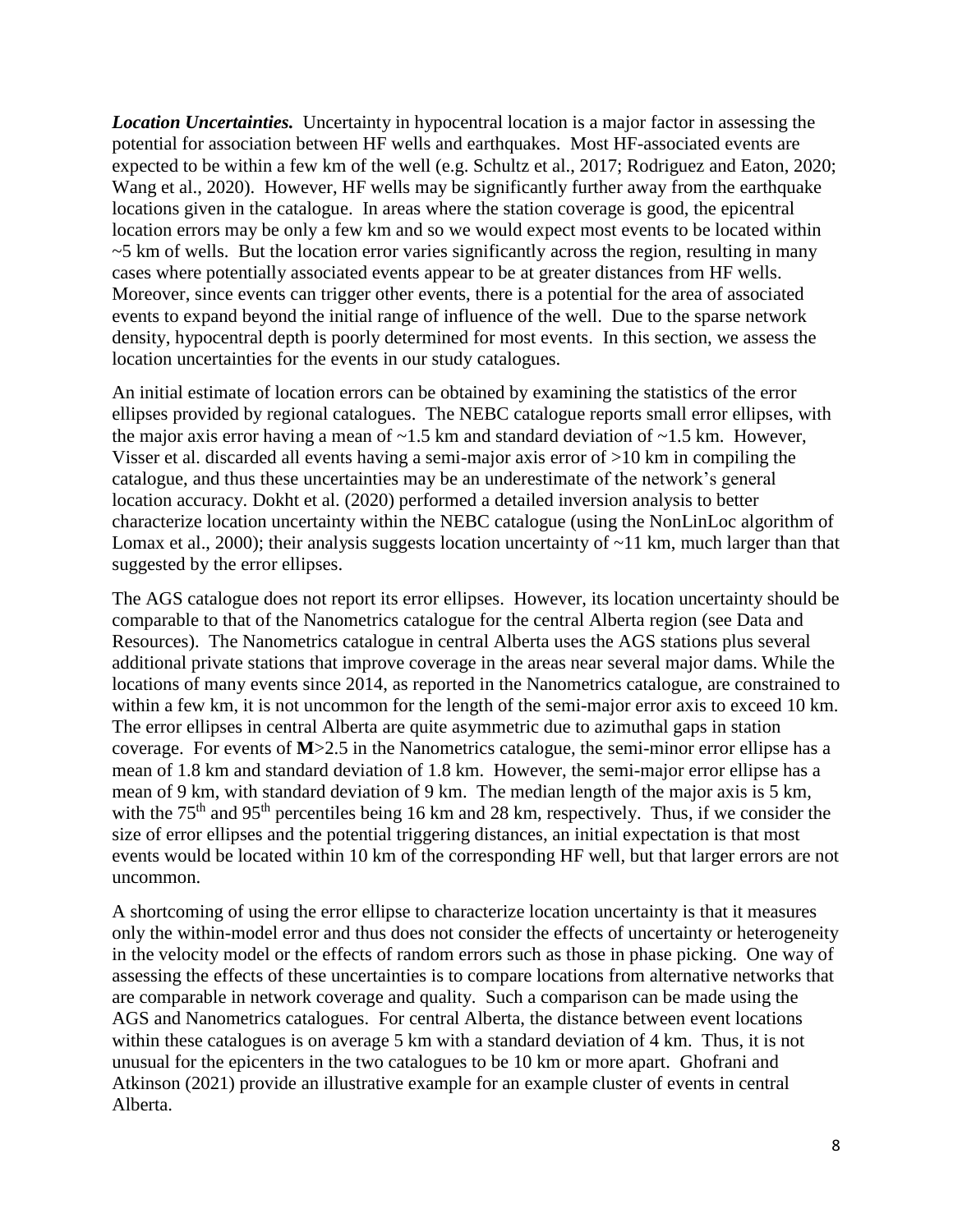Another catalogue-to-catalogue comparison can be made in the region of Fox Creek, Alberta, which is covered by both the AGS and NEBC catalogues. We adopted the AGS catalogue in this region, but a comparison with the NEBC locations is useful. A comparison of event locations shows that the overall activity patterns agree between the two catalogues, but that some events are  $>15$  km apart, despite the small  $(< 2$  km) error quoted by the NEBC catalogue.

Our conclusion is that in most cases we would expect to see events located within ~5 to 10 km of associated wells, at least within the last few years. However, some events may appear to be as far as 20 km away due to event mislocations. This uncertainty can be represented by the distance weighting score in the W metric. As shown in the next section (Figure 4), a high value of W is given to events within 5 km, but association may still be possible to larger distances, with decreasing likelihood, due to the issues noted above.

## **Refinements to the W metric and its interpretation**

The use of improved regional seismicity catalogues allows us to re-examine the W metric as defined in GA20 for HF wells and refine it as warranted. We also explore an analogous metric for disposal wells. Finally, we address a shortcoming in the original W metric by calibrating it in an overall sense to adjust for any overcounting of events per well.

### *Refined W Metric for HF wells*

Starting from the new seismicity catalogues of the AGS and NEBC (Figures 1 and 2), we flag all events of **M**≥2 within 20 km and 90 days of the initiation of HF activities at a well. For each flagged event, we calculate the weight for distance for each flagged HF well, using the same function defined in GA20, which has a value of 1.0 at 0 distance, decaying to 0.10 at 20 km:

$$
W_d = \begin{cases} 1.0 & D \le 3 \, km \\ 3.794D^{-1.2137} & D > 3 \, km \end{cases} \tag{1}
$$

We considered refining the Wd function to provide a stricter measure of association due to distance. For example, we considered limiting the distance of potentially associated events to 10 km. However, we decided against this restriction for two reasons. The first is that, based on our investigation of event location uncertainties, we concluded that some associated events may appear to be at greater distances. The second reason is that, in our preliminary investigations, we discovered that imposing a tighter (e.g. 10km) offset criteria results in many earthquakes that are not flagged, but appear very close in both space and time to flagged events, in a clustered fashion. This may be due to inaccuracies in location or to migration of activity in space over time. An intriguing possibility is that triggering may be acting over larger distance scales (i.e. remote triggering may be more widespread than recognized) (e.g. van der Elst et al., 2013; Wang et al., 2015, 2019; Dohkt et al., 2020). In view of these observations, we have not tightened the distance criteria, instead considering the probability of association for events at 20 km to be low but non-zero.

In this study, we refine the measure of the time lag. A simplification made in GA20 was to measure lag time relative to the start date of the HF window, without reference to the individual stages within the HF window or to the end date of the HF operations. This conceptual shortcoming caused a lack of transparency in our original paper regarding the timing of events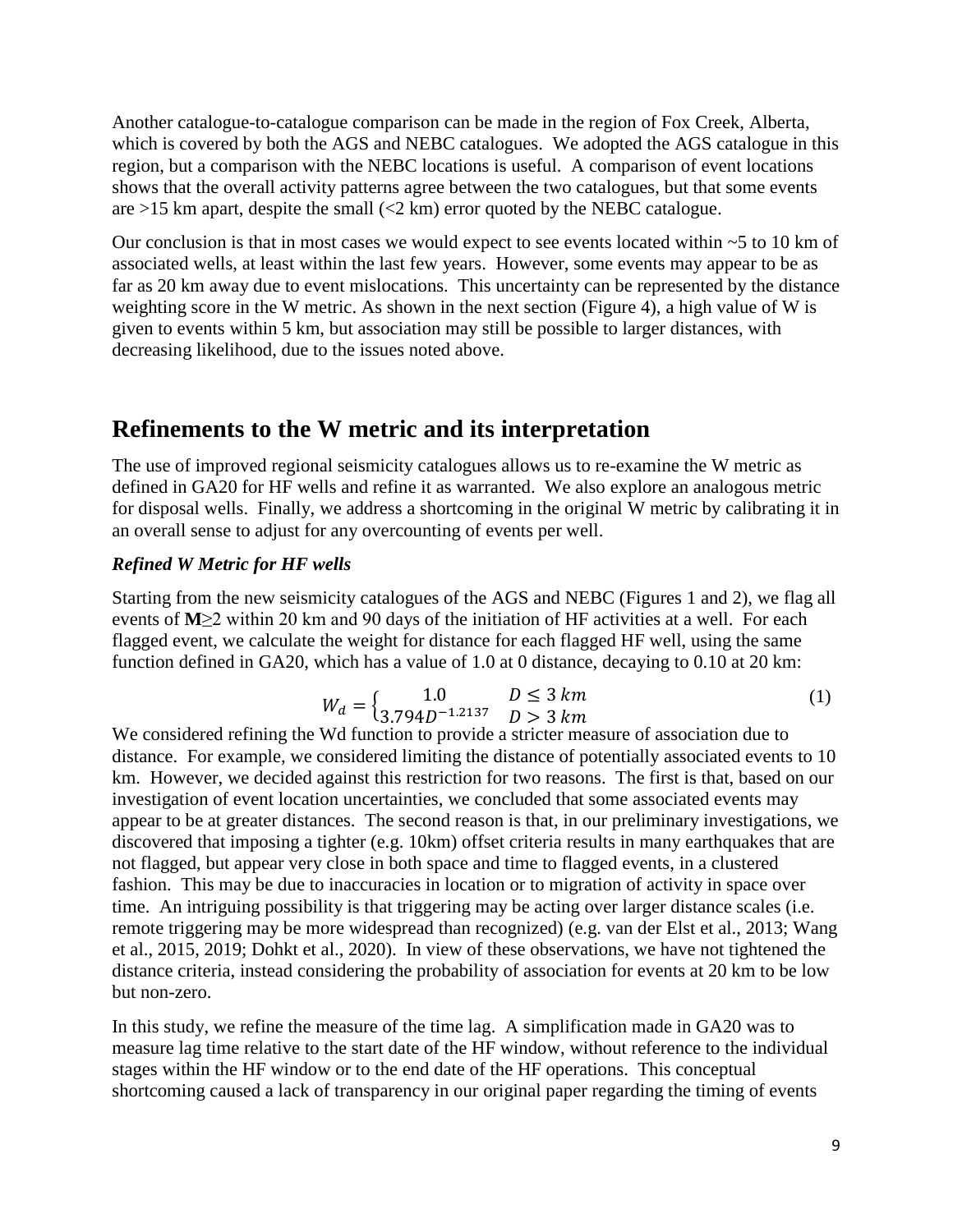relative to operations (as pointed out by R. Skoumal, pers. comm., 2019). Though most of our flagged events occurred within the HF window, many were listed as having significant lags because the length of the HF window can range from a few days to a few months. To reduce this ambiguity in timing, we refine our metric here by measuring the time lag relative to the most recent previous stage of fracking; this makes the timing of events relative to operations more transparent and shows that most hits are within days, and almost all within a few weeks, of the associated HF operations.

Figure 4 compares the distribution of lag times for our original function of GA20 (Wt1), which was measured relative to the start of HF operations, to our new function (Wt2), which is measured relative to the most recent frack stage. Because of the change in how lag time is defined, we obtain a much tighter distribution, with a more rapid decay in time. We represent this as:

$$
W_{t2} = \begin{cases} 1.0 & D \le 1 \, day \\ T^{-0.76862} & D > 1 \, day \end{cases} \tag{2}
$$

As seen on Figure 4, a value of Wt1=0.35 (GA20 study) represents a lag time of  $\sim$ 19 days with respect to the initiation of HF operations but is equivalent to a lag of only ~4 days with respect to the most recent frack stage (as measured by  $Wt2=0.35$ ). Figure 4 makes clear that, for Wt2=0.35, most hits are within a few days and almost all are within 1 month of HF operations. For example, Wt2=0.15 is reached 20 days after the most recent frack stage; by comparison, the value of Wt1=0.15 was reached 60 days after initiation of HF operations.



AER+NEBC  $M>2$ :  $w>0.35$ 

*Figure 4 – Comparison of lag times for flagged events based on the GA20 function (Wt1), which is measured relative to the initiation of HF operations (grey shaded bars), to lag times based on the new function (Wt2; Eqn. 2) (black outlined bars). The distributions are shown based on all HF wells with Wt1 (or Wt2) >0.35.*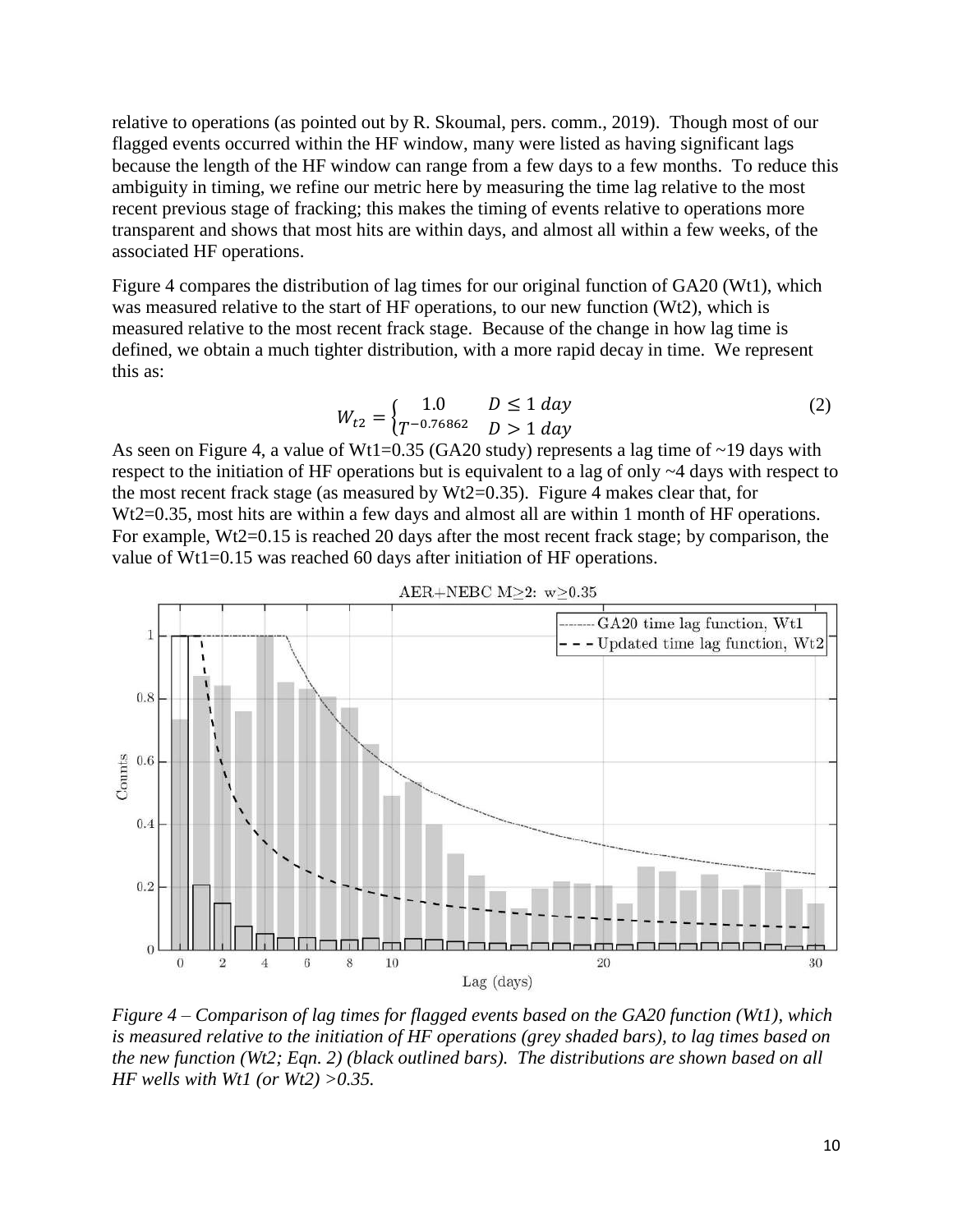We calculate Wd and Wt2 for each HF well that passes the initial screening criteria for all events of **M**≥2 and calculate W as the average of the two scores. Figure 5 summarizes the distribution of hits for the highest scoring HF well near each event in both time and space in comparison to the adopted Wd and Wt2 weighting functions. Figure 6 shows the corresponding distributions for all HF wells for which W≥0.35. The counts are normalized to reach a maximum value of 1.0, by dividing by the maximum bin count for each panel (Nmax=741 for offsets and 3491 for lag time on Fig. 5; Nmax=3870 for offsets and 23,880 for lag time on Fig. 6). The highest scoring HF wells are within 10 km and 10 days of the HF operations, as we would expect based on the way the weighting functions are defined. If we consider all wells with  $W>0.35$ , to reflect uncertainty in the true locations of events and potential ambiguity in their attribution, we obtain broader tails, especially in the distance distribution. Some of the HF wells in these tails will represent false positives, as the events may be related to a higher scoring well or be coincidental. However, given the significant mislocations for some events, the highest scoring well may not always be the culprit well. Moreover, there may be some events for which multiple factors are involved in triggering – such as the combination of a disposal well and a nearby HF well. We explore these issues in a later section.



*Figure 5 - Distribution of W scores in time and distance for the AGS and NEBC catalogues combined, for events with W≥0.35; for events having multiple hits, the plot uses the highestscoring HF well. Black bars show counts for W≥0.50. Top: Distribution of closest distance from event to highest-scoring HF well. Middle: time lags of M ≥ 2 events associated with highest-*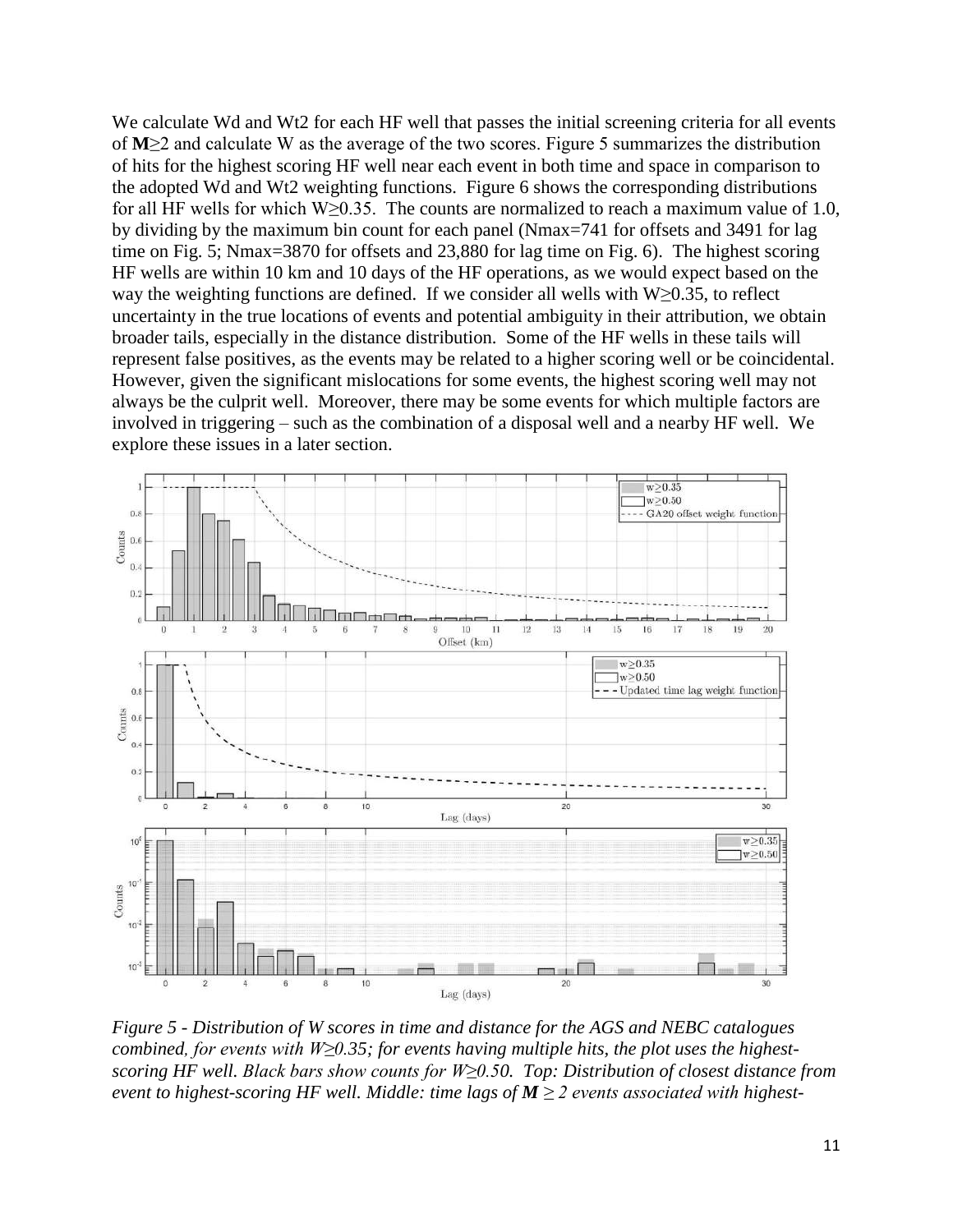*scoring HF wells. Bottom: same as middle panel but shown on log scale. Lines show W metric adopted in this study (Wd as in GA20, with maximum value=1.0, minimum=0.15; Wt2 as per Eqn 2, with maximum=1.0, minimum 0.10).*



*Figure 6 - Distribution of W scores in time and distance for the AGS and NEBC catalogues combined, for all events with W≥0.35 (not just those with the highest score). Black bars show counts for W≥0.50. Top: Distribution of closest distance from event to HF well. Middle: time lags of M ≥ 2 events associated with HF wells. Bottom: same as middle panel but shown on log scale. Lines show W metric adopted in this study (Wd as in GA20, with maximum value=1.0, minimum=0.15; Wt2 as per Eqn 2, with maximum=1.0, minimum 0.10).*

Overall, the W metric has not changed dramatically from that defined in GA20 but has been refined. We consider  $W=0.35$  as a reasonable threshold for potential association of seismicity with HF wells. On average, such wells are located within 8 km and 4 days of the corresponding events. However, for an event on the same day as the HF operations, the catalogue location could sometimes be as far as 20 km from the well. On the other hand, for an event located <3 km from an HF well, the time lag could be as much as 30 days after the HF operations. These time and distance scales are consistent with the range of associations between events and HF wells reported in the literature, in view of the location uncertainties as discussed in the foregoing. We recognize that some of the events will represent false positives. On the other hand, there are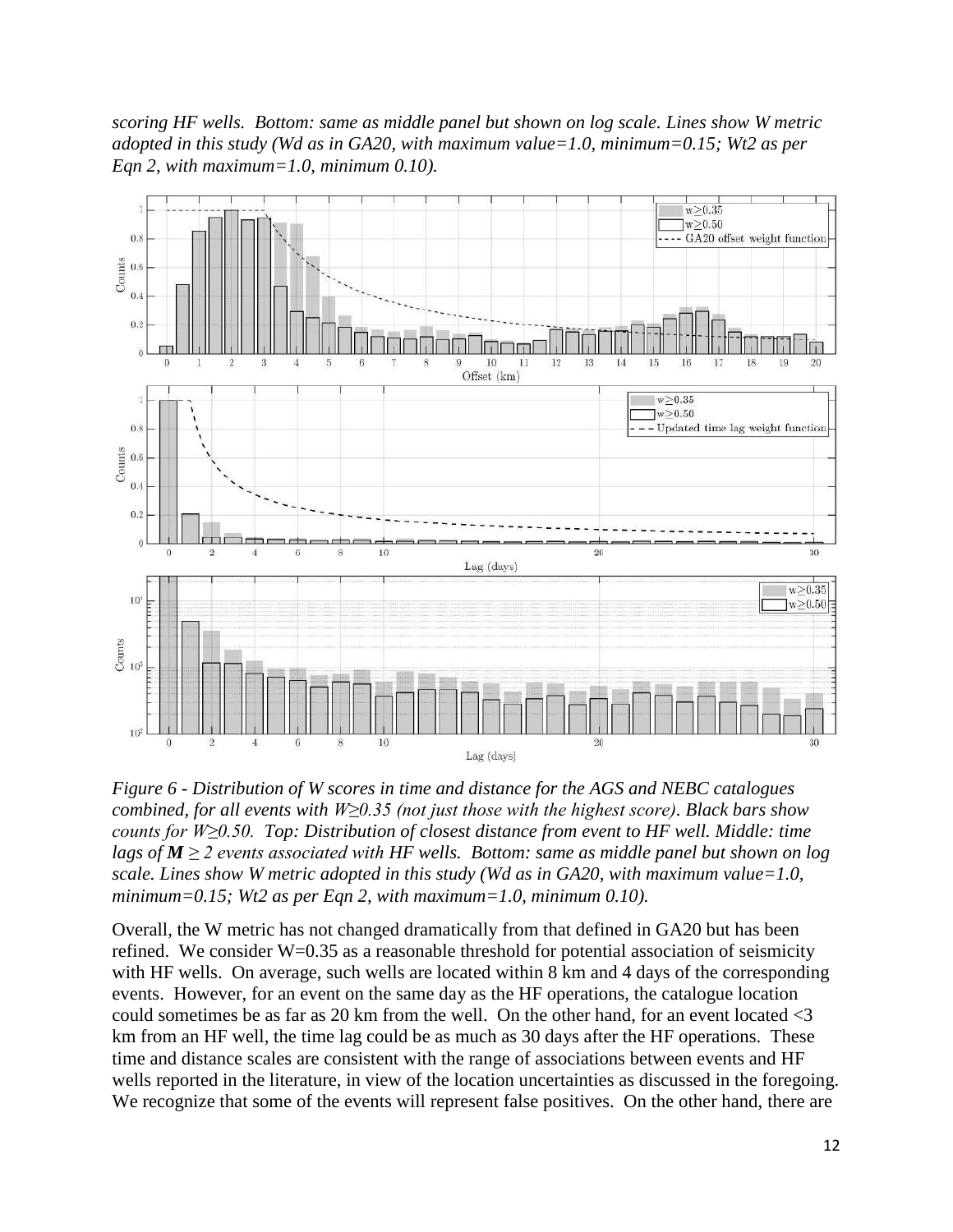many events with W<1 that are effectively undercounted for association (i.e. true associations that are only partially counted). The balancing of these opposing trends is discussed in a later section. The Appendix table lists all **M**≥2 events that are potentially associated (at 0.35 threshold) with HF wells (and/or disposal wells) and provides metrics for the wells with highest association score.

### *Development of W Metric for Water Disposal Wells*

The GA20 studied focused exclusively on the potential association between HF wells and earthquakes. However, it is known that in some areas most of the seismicity is associated with water disposal wells (e.g. Schultz et al., 2014). There may also be areas where an association appears plausible for both HF and disposal wells (e.g. Atkinson et al., 2016). We explore applying the W metric to express the likelihood that events are related to nearby disposal wells. A challenge is that the time scales of the disposal and HF processes are markedly different, as disposal wells often operate for many years whereas HF operations are short-term. The distance scales may also potentially differ due to the large cumulative volumes of water that may be disposed over time, resulting in an expanding pore pressure signature around a disposal well.

To define a W metric for disposal wells, we begin by examining the distribution of **M**≥2 events within 20 km of disposal wells during their operational period (i.e. starting with first date of operation and ending with date of well closure  $+90$  days). Due to the long duration of operations (i.e. over years), an association between a disposal well and seismicity is only considered likely if there have been multiple potentially associated events over the operational period. We express this by defining a metric that expresses an event rate, weighted by distance. We search for events near disposal wells, rather than searching for wells near events (as we did for HF wells). For each **M**≥2 event within 20 km of a disposal well, we calculate Wd (Eqn 1) and sum these values over all events for that well (=Wdsum). We then divide Wdsum by the number of operational months (within the timeframe of the corresponding earthquake catalogue being examined, where a month is 30 days), to make the time scale roughly equivalent to that used for HF wells (i.e. events associated with HF wells occur within a 1 month time frame). The maximum value of (Wdsum/#months) that we obtained over all wells was much higher for the NEBC catalogue (45.7) than for the AGS catalogue (0.837). This reflects the higher event productivity in the NEBC catalogue compared to the AGS catalogue; for example, the maximum number of **M**≥2 events within 20 km of a disposal well is 1526 for the NEBC catalogue compared to 30 for the AGS catalogue.

The maximum value of Ww (a measure of the likelihood that the well is associated with seismicity) should not exceed 1 on a per well basis. Thus we take Ww to be the minimum value of Wdsum/#months or 1.0. The distribution of Ww scores obtained for the disposal wells are shown as a function of distance from the *nearest* associated event in Figure 7; note that many other events that contribute to the Ww score for the well will be located further away (up to 20 km). Based on evaluation of this distance distribution, we consider a minimum reasonable threshold to consider a potential association of Ww=0.20; most such disposal wells have at least 1 event within 10 km. There are 14 wells for the AGS catalogue and 58 wells for the NEBC catalogue flagged using this criterion, as indicated on Figures 1 and 2. The Ww metric is not by itself diagnostic of an association, given the lack of restriction on timing and the high likelihood of a significant Ww value whenever a disposal well lies with an area of prolific seismicity (by manner of its definition). Its main utility is in flagging such disposal wells so that nearby events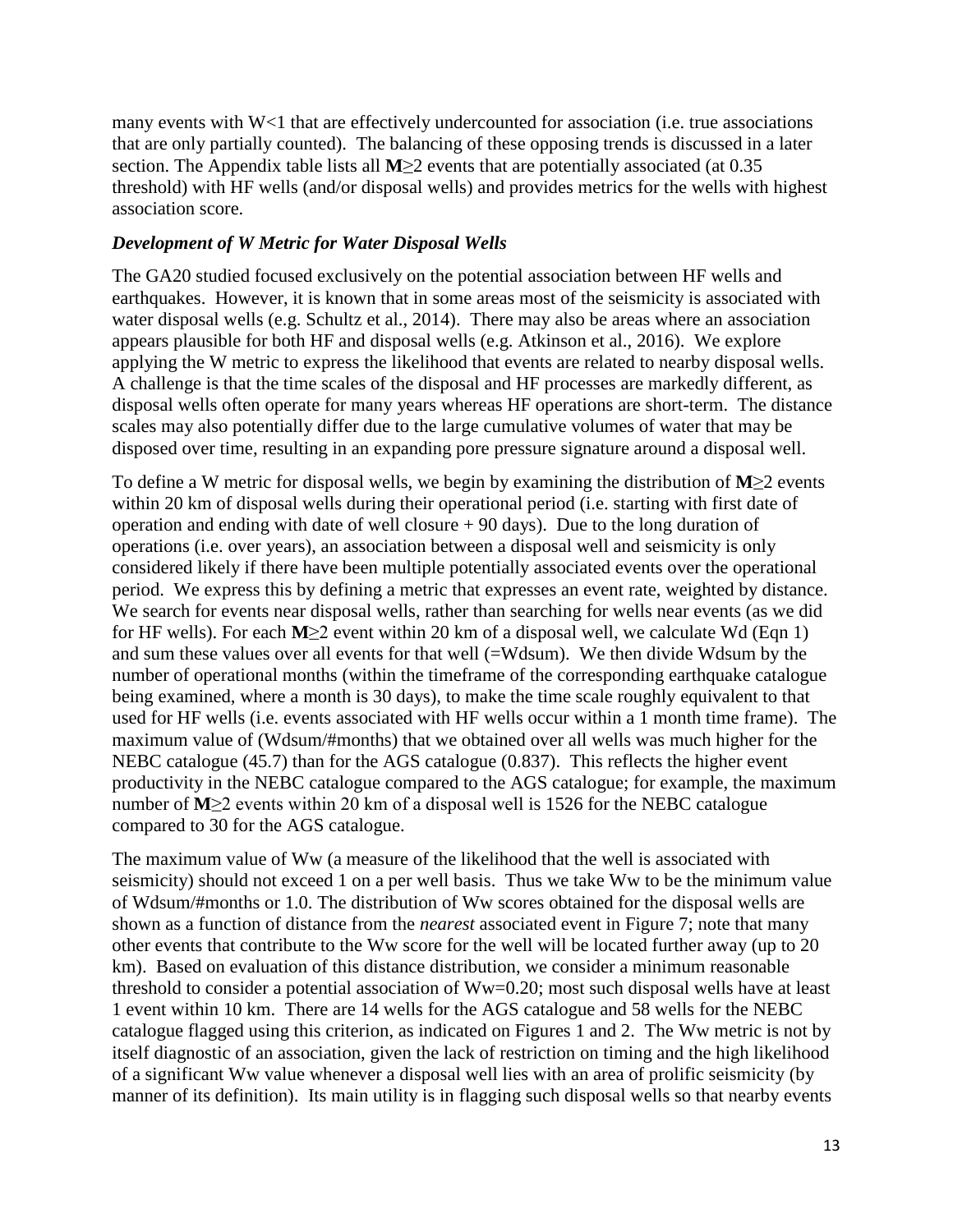that were flagged for HF can be examined further. Events potentially associated with HF wells that may have a stronger association with a disposal well (Ww>W) are indicated in the appendix table (Table A1), with the Wd value for the event relative to the disposal well being provided. Note that we have flagged disposal events in Table A1 only if they have  $Wd\geq 0.35$ , for consistency with the HF flagging; however, all events within 20 km of the disposal well were used in calculating Ww.



*Figure 7 – Distribution of Ww scores, based on the event at closest distance, for the (a) AGS and (b) NEBC catalogues, for all disposal wells having events of M≥2 within 20 km during its operational period. The black dashed line is the GA20 Wd model. The offset is the distance to nearest well. Symbols with dots show wells for which the nearest event did not pass the Wd≥0.35 threshold.*

### **Updated Association Potential and its Interpretation**

We consider two methods of using the W scores to calculate the regional association rates between wells passing the minimum threshold for association significance and earthquakes of **M**≥2. One way is to consider just the highest scoring well associated with each earthquake, and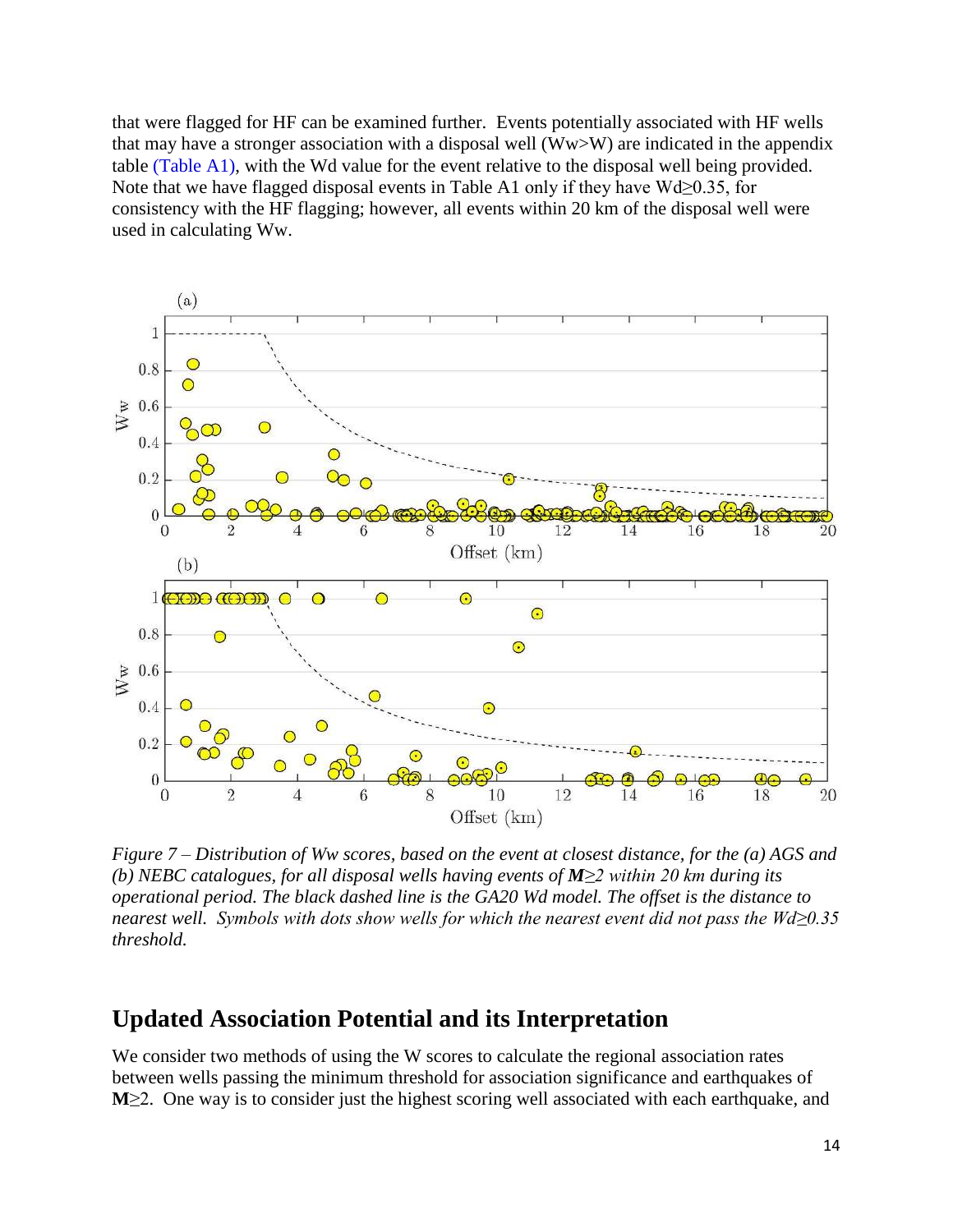count only its highest-scoring earthquake, thereby avoiding any double counting of either wells or earthquakes. A drawback of that approach is that many events are ambiguous, with similar scores for several HF wells and/or several disposal wells, and thus the association of the event with the highest scoring well is partly arbitrary. An alternative approach that addresses this problem is to count the W scores for all events over all wells. This counts each event only once, but has the potential to overcount wells, as some events are potentially associated with several wells. This drawback can be addressed by correcting the well counts by an overcount factor (i.e. such that the average W value per well does not exceed 1). Note that both these approaches are more straightforward than that taken by GA20; GA20 counted the number of hits above a given W threshold, then used a Monte Carlo simulation to estimate the false positive rate for that threshold and adjust for it accordingly. The common element in all approaches is the use of an objective measure of spatiotemporal association, adjusted for an expected rate of false positives. In this study, we will demonstrate that this approach provides results that are entirely consistent with the observed seismicity patterns in the region.

Under the first approach, we organize the earthquake hits having *W*≥0.35 by the corresponding HF wells (Table 1 A). For each such event, we consider only the highest-scoring HF well of those that are potentially associated. For each such well, we take its highest-scoring earthquake (if there is more than 1). Summing these scores over all HF wells (with no double-counting of wells or earthquakes), we obtain *Wsum*=86.6 for the AGS catalogue and *Wsum*=410 for the NEBC catalogue.

The total number of HF wells considered for the two catalogues is 9300 (AGS) and 2500 (NEBC) (2014-2019 southern area; 2014-2016 northern area). Based on our *W* sums as organized by HF wells, this gives an apparent regional rate of association rate (*i.e.* a per well activation rate) of 0.9% for HF wells in central Alberta (i.e. =100\*86.6/9300), and 16% for HF wells in NEBC, for events of **M**≥2. These rates are based on no double counting of either earthquakes or wells, and only partial counting of the associations for most events (*W*<1). These percentages may initially appear high compared to previous studies (e.g. Atkinson et al., 2016 found a rate of 0.3% for **M**≥3), especially for NEBC, but note that: (i) the magnitude threshold is lower than that used in previous studies; and (ii) seismicity has been very prolific in NEBC in recent years.

Many HF wells are potentially associated with more than one earthquake. If we sum the highest event scores over all potentially associated wells (i.e. such that each well is associated with only one earthquake, but each earthquake may be associated with multiple wells), we obtain *Wsum*=181 for AGS and *Wsum*=916 for NEBC. By comparison with our best-earthquake, bestwell tally, we infer that this may result in an overcounting of wells per earthquake by as much as a factor of 2.09 (=181/86.6) for AGS and 2.23 (=916/410) for NEBC.

Another way to aggregate the *W* scores is to sum the highest well scores over all potentially associated events (i.e. such that each earthquake is associated with only one well, but each well may be associated with multiple earthquakes). In this case we obtain *Wsum*=280 for the AGS catalogue and *Wsum*=3888 for the NEBC catalogue. This implies that there is an average of 3.23 **M**≥2 events per associated HF well for central Alberta (=280/86.6) versus 9.48 events per HF well for NEBC (=3888/410). The potentially associated HF events account for 56% of all **M**≥2 events in the AGS catalogue for the study period (280 of 503 events) and 70% of events in the NEBC catalogue (3888 of 5560 events).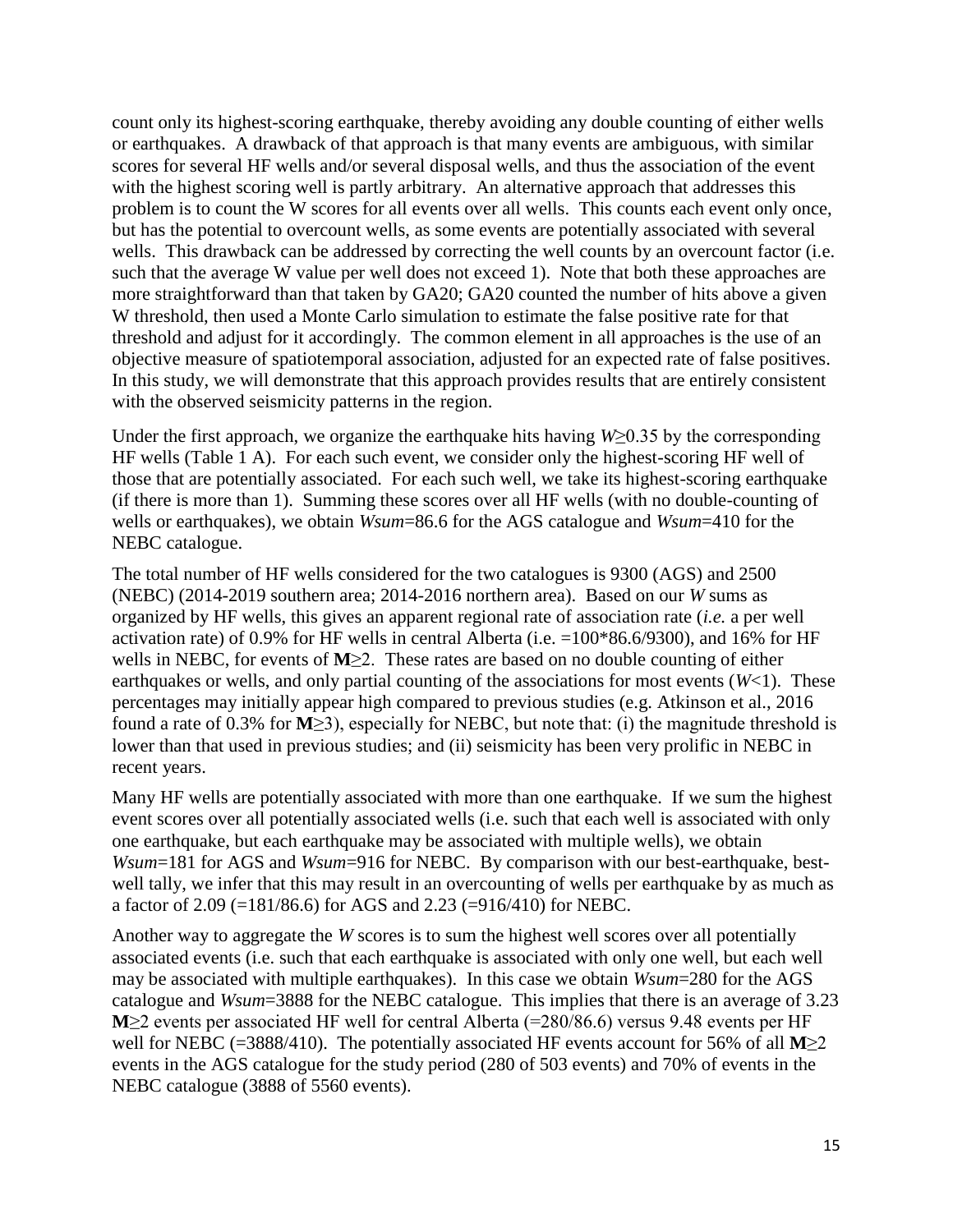Finally, by taking the product of the activation rate and the event rate per well, we obtain a perwell rate of events of **M**≥2 of 0.030 for the AGS catalogue (=0.009\*3.2 events per hit well), or 1.52 for the NEBC catalogue (=0.16\*9.5 events per hit well), with no double counting of either earthquakes or HF wells. We can scale these rates for larger magnitudes, by assuming a Gutenberg-Richter distribution with a slope of 1 (Eaton et al., 2018; Shcherbakov et al., 2020). For example, the corresponding per-well event rates for **M**≥3 would be 0.003 for central Alberta and 0.15 for NEBC.

An alternative method of counting association rates for HF wells is to organize the hits having *W*≥0.35 by events (Table 1 B). For each **M**≥2 event, we sum *W* over all qualifying HF wells ( $W \geq 0.35$ ). If *Wsum*  $\leq 1.0$ , there is no apparent overcount of association for that event and we adopt *Wsum* as representative of its association potential (*i.e. Wev*=*Wsum*). If *Wsum*>1, we know we are overcounting associated HF wells for that event and instead set *Wev*=1. The overcount factor, if we count over all events and all potentially associated HF wells, is ∑*Wsum*/∑*Wev*, where the summation (∑) is taken over all potentially associated events.

Following this logic, for the events having *W*≥0.35 in the AGS catalogue we obtain an overcount factor of 3.8 (=917/239), if all well scores (not just the highest) are counted for each event. For the more prolific NEBC catalogue, the overcount factor is  $8.5$  (=32,479/3557).

We can divide ∑*Wev* by the total number of HF wells (9300 for AGS, 2500 for NEBC) to calculate the per well hit rate, which is 0.026 for the AGS catalogue and 1.53 for the NEBC catalogue. Note that these rates are associated with events of **M**≥2. For a Gutenberg-Richter relation with a slope of 1, event rates per well would be 10 times lower for **M**≥3, 100 times lower for **M**≥4, and so on. Based on the event and association counts, we infer that ~48% of **M**≥2 events in the AGS catalogue (503 events), and ~69% of events in the NEBC catalogue (5560 events), are associated with HF wells. These rates are generally consistent with the corresponding rates obtained by counting just the highest scoring wells (56% for AGS, 70% for NEBC), providing confidence that the estimated percentages are robust, and that we can correct for any overcounting that occurs.

In Table 1, we present the summary of potential association statistics based on the foregoing descriptions (where the indices are used to show how the values are calculated). We conclude that the average regional likelihood of association of HF wells with **M**≥2 seismicity, from 2014- 2019, is ~0.9% per well in central Alberta, and ~16% per well in NEBC, with no doublecounting of either earthquakes or wells. Overall, HF wells are associated with ~50% of all observed **M**≥2 seismicity in Alberta, and ~70% in NEBC.

| Table 1 – Summary of Regional Statistics for Potential Association of HF wells with $M \geq 2$ |  |  |  |  |  |  |  |
|------------------------------------------------------------------------------------------------|--|--|--|--|--|--|--|
| earthquakes in the Western Canada Sedimentary Basin (2014-2019)                                |  |  |  |  |  |  |  |
|                                                                                                |  |  |  |  |  |  |  |

| A. Organized by HF Wells      | index $AGS$ |      | <b>NEBC</b> |
|-------------------------------|-------------|------|-------------|
| #wells (total)                |             | 9300 | 2500        |
| Sum W (best well, best event) |             | 86.6 | 410         |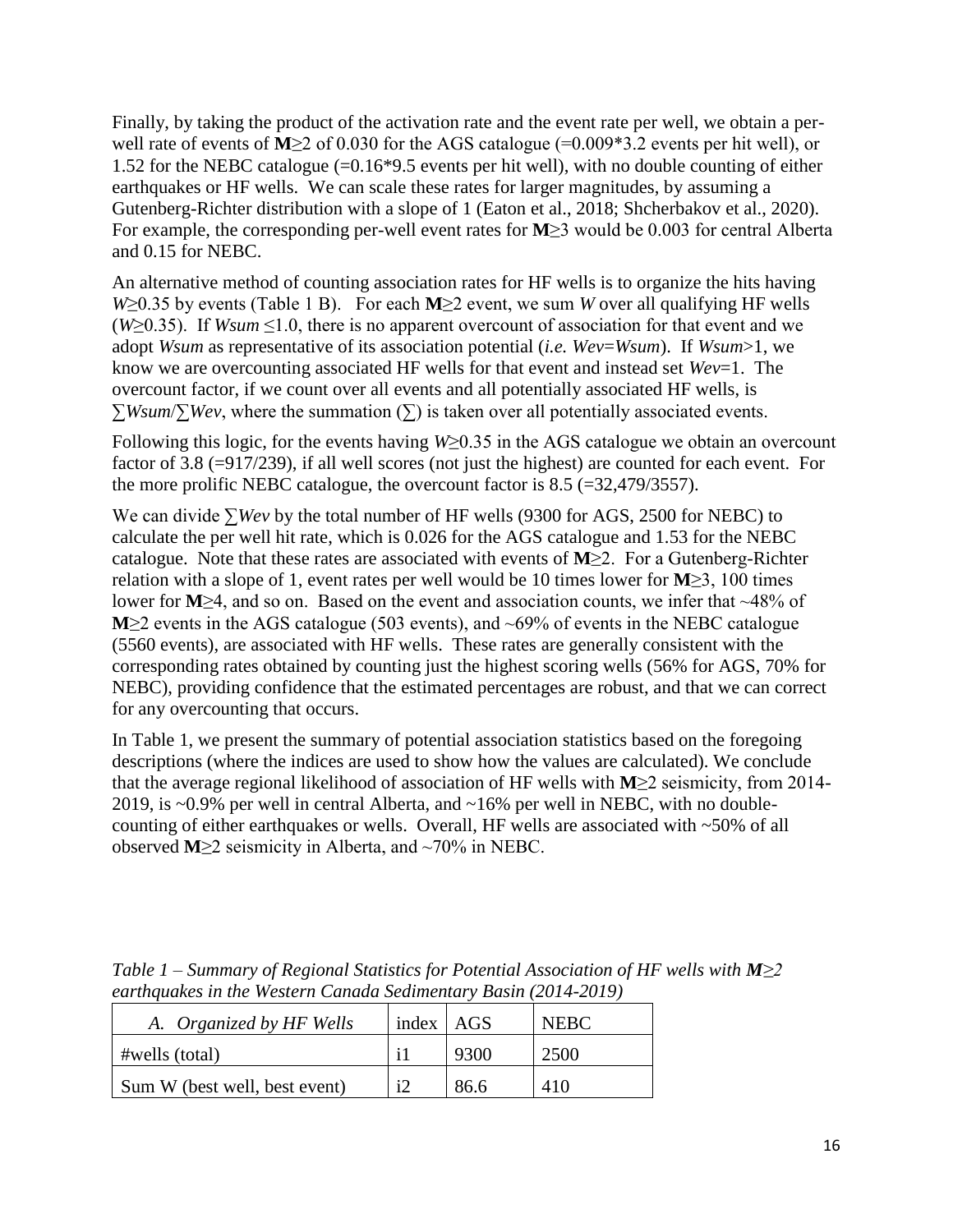| Hit rate (per well) $(=\frac{12}{i1})$ | i3  | 0.009 | 0.164 |
|----------------------------------------|-----|-------|-------|
| Sum W (best well, all events)          | i4  | 280   | 3888  |
| Sum W (all wells, best event)          | i5  | 181   | 916   |
| Overcount $(=i5/i2)$                   | i6  | 2.09  | 2.23  |
| $N(M>2)$ per hit well (= $i4/i2$ )     | i7  | 3.23  | 9.48  |
| $N(M>2)$ per well $(=i3* i7)$          |     | 0.030 | 1.554 |
| $N(M>2)$ catalogue                     | i8  | 503   | 5560  |
| Fraction $N(M>2)$ (=i4/i8)             | i9  | 0.56  | 0.70  |
|                                        |     |       |       |
| B.<br>Organized by Events              |     |       |       |
| #hits $W>0.35$ (total)                 | i10 | 251   | 3888  |
| Sum W (best well)                      | i11 | 212   | 3557  |
| Sum W (all wells, all events)          | i12 | 917   | 32479 |
| Sum W $(max=1)$                        | i13 | 239   | 3835  |
| Overcount $(=i13/i12)$                 | 114 | 3.84  | 8.47  |
| $N(M>2)$ per well $(=i13/i1)$          | 115 | 0.026 | 1.534 |
| Fraction $N(M>2)$ (=i15*i1/i8)         | 116 | 0.48  | 0.69  |

The regional rate of association of HF wells with **M**≥3 seismicity for the WCSB reported by GA20 (0.8%) can be compared to the results of Table 1 with some further manipulation. To do this we filter the hits in our updated study to include only **M**≥3 events. If we sum the *W* scores over all wells that register as hits (with *W*>0.35), counting each well no more than once (and imposing a maximum of *W*=1 for each event), we infer a regional hit rate for **M**≥3 of 0.2% for Alberta (22 of 9300 wells) and 4% for NEBC (98 of 2500 wells). If we combine Alberta and NEBC, this implies an average regional per well activation rate for **M**≥3 events of ~1% (120 of 11800 wells), which is consistent with the result of GA20. As was demonstrated in the main text, these rates are also consistent with expectations based on observed seismicity rates versus time, broken down by their contribution components (HF, disposal, natural).

Finally, we conduct a sensitivity test to determine how the results of Table 1 would change if we assumed a cut-off distance of 15 km for potential association (instead of 20 km). Referencing the well counts of Table 1, *Wsum* for the best well, best event (i2) would reduce to 79.4 and 384 for the AGS and NEBC catalogues, respectively. This would reduce our per-well hit rates (i3) by only 8% and 6%, respectively (e.g. from 0.009 to 0.008 for AGS; from 0.164 to 0.154 for NEBC). If we consider *Wsum* for all wells, best event (i5), we obtain a reduction of 15% in the overall count for the AGS catalogue; however, this is partially compensated by a reduction of 8% in the overcount factor, such that the inferred hit rate is reduced by only 7%. For the NEBC catalogue, considering all wells, best event, the 15 km cut-off would likewise result in a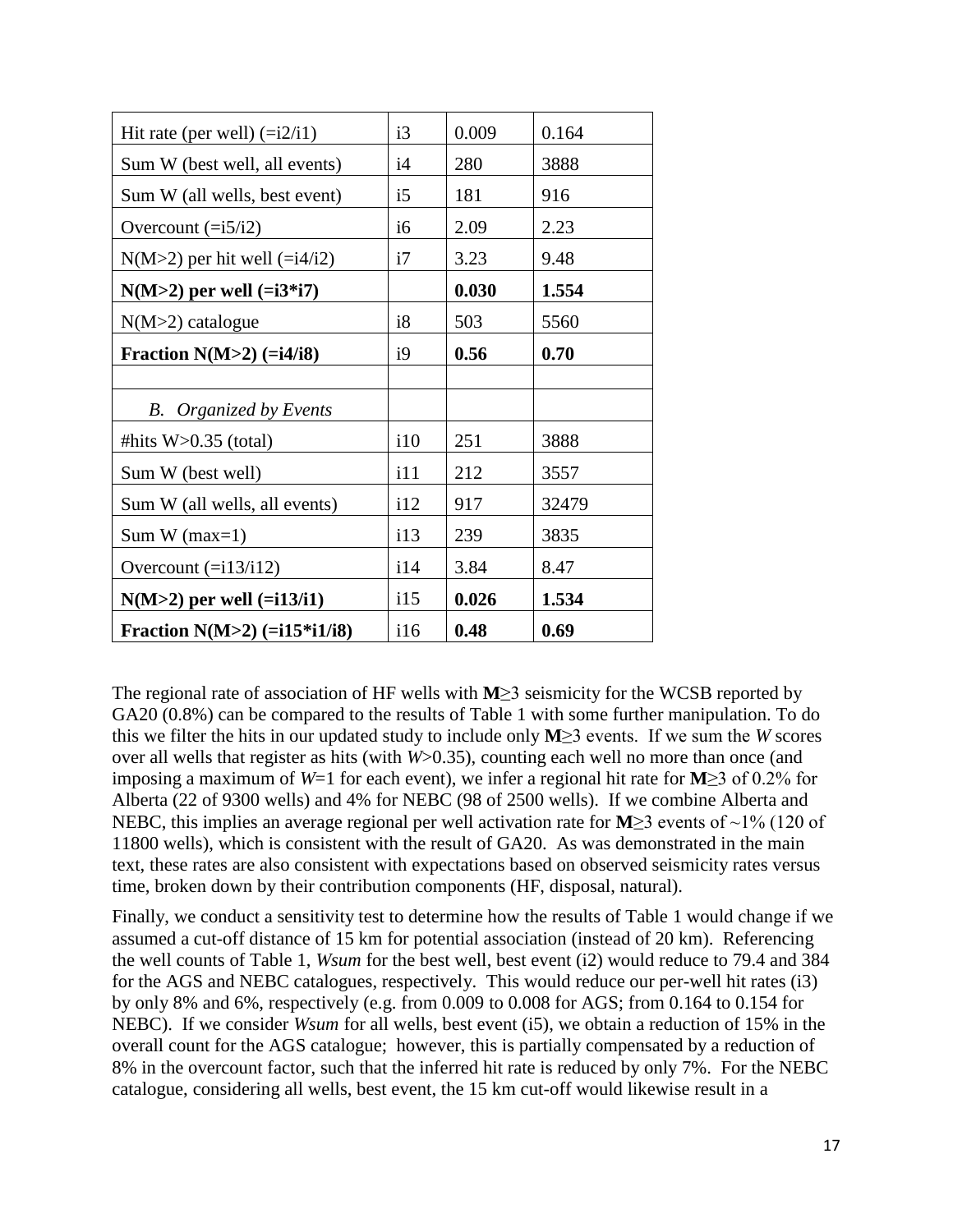reduction in the hit rate of only 7%. We conclude that the regional hit rates we obtain are not overly sensitive to the 20 km cut-off for association.

*Contributions from Wastewater Disposal Wells:* The interpretation of the wastewater disposal well scores is challenging, as *Ww* simply flags wells with significant **M**≥2 seismicity within 20 km. *Ww*=1 corresponds to 1 or more events/month, while the minimum significant value of *Ww*=0.2 represents ~2 events/year. We use *Ww* only to revisit the significance of the earthquakes flagged for potential association with HF wells. A simple confirmation of the significance of the *W* value for a HF-associated event is that it exceeds *Ww*. For Alberta, this check suggests that only ~2% of HF flagged events are also credible candidates for disposal wells; in NEBC, ~25% of HF flagged events may also have a credible link with disposal. The discrepancy by region reflects the greater density of earthquakes in NEBC, including an area of high seismicity that contains both disposal and HF wells. By examining the events that are potentially associated with both HF and disposal wells, we observe that the great majority of these fall into a small area within each catalogue, as illustrated in Figures 8 and 9. In these areas, we speculate that in some cases there may be an interaction, in which a disposal well decreases effective stress, and then an HF well triggers events. We do not attempt to diagnose the details of the associations in these areas, as that goal would be better achieved through detailed studies of specific sequences, using more detailed information. Outside of the areas shown in Figures 8 and 9, the HF hits do not appear to have a credible link to nearby disposal wells.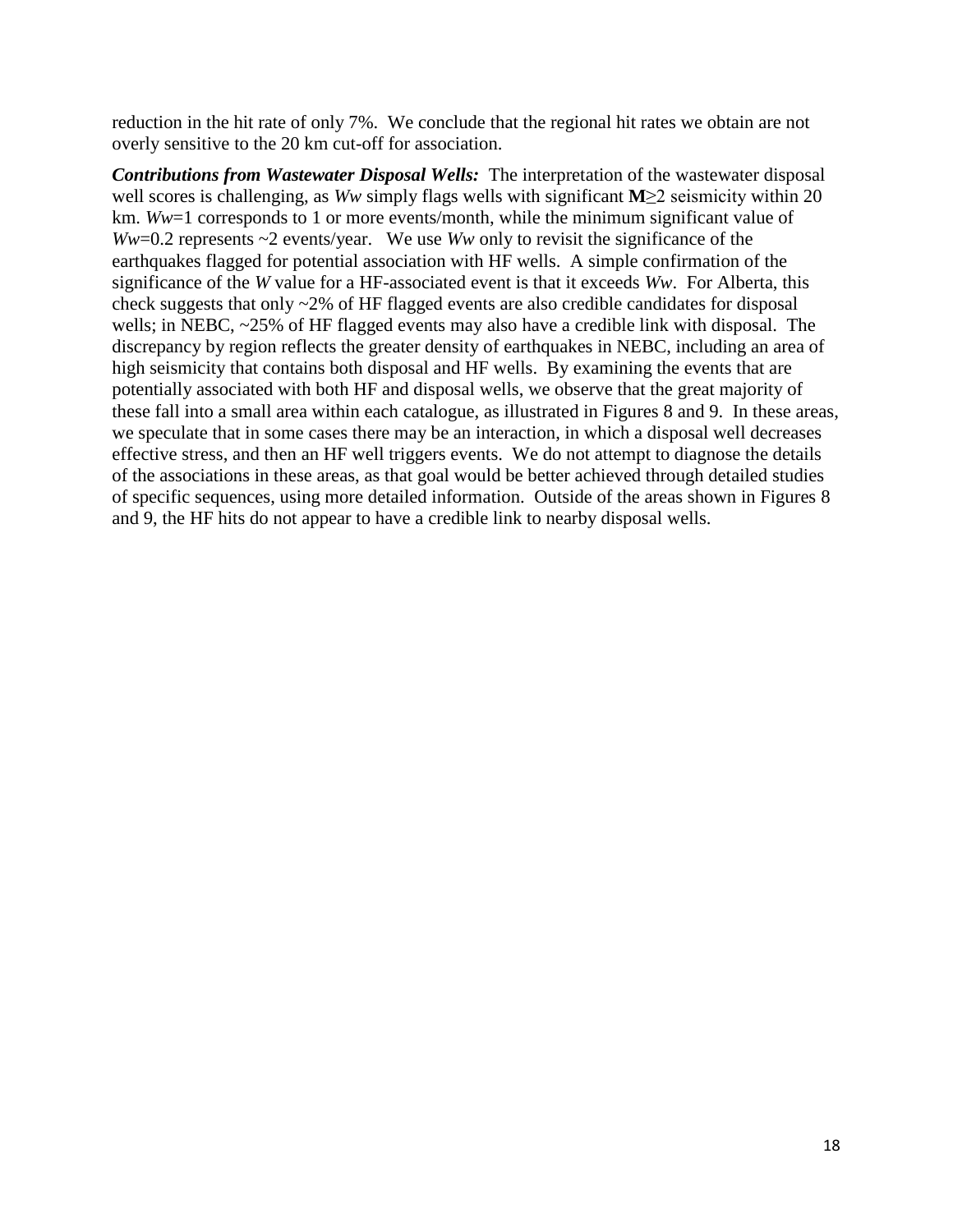

*Figure 8 – Zoom of area in AGS catalogue for which a cluster of events is potentially associated with both disposal wells (squares) and HF wells (squares). The range of W values for the plotted HF wells is 0.55 to 1.0, with HF wells with W≥0.8 indicated by darker shade. The range of Ww values for the plotted disposal wells is 0.20 to 0.84, with Ww≥0.8 indicated by darker shade. All catalogue events of M≥1 (2014-2019) are shown. Inset boxes highlight location.*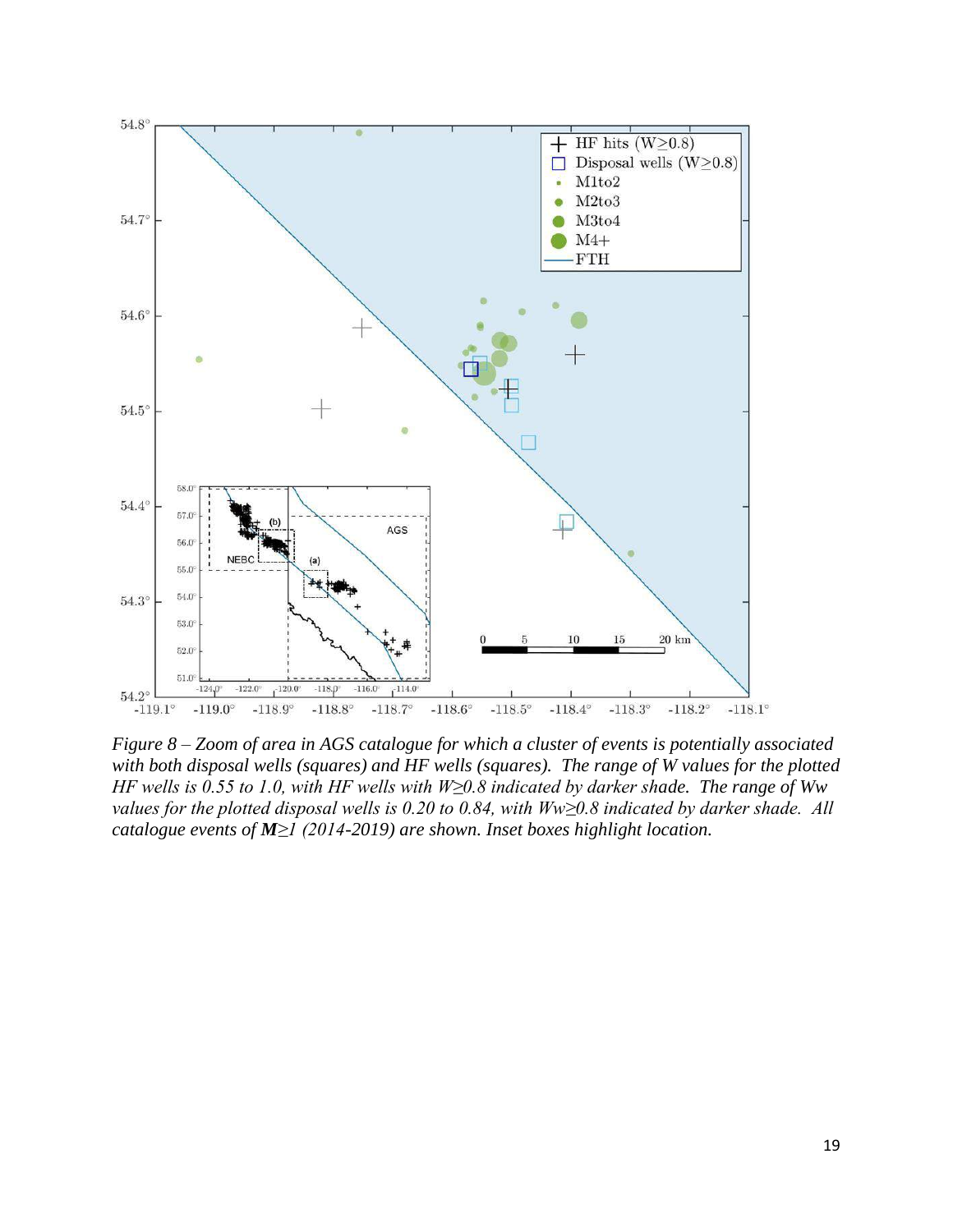

 $-121.0^{\circ}$  $-120.8^{\circ}$  $-120.7^{\circ}$  $-120.3^{\circ}$  $-120.2^{\circ}$  $-120.1^{\circ}$  $-120.9^\circ$  $-120.6^{\circ}$  $-120.5^{\circ}$  $-120.4^{\circ}$ 

*Figure 9 – Zoom of area in NEBC catalogue for which a cluster of events is potentially associated with both disposal wells (squares) and HF wells (squares). The range of W values for the plotted HF wells is 0.35 to 1.0, with HF wells with W≥0.8 indicated by darker shade. The range of Ww values for the plotted disposal wells is 0.40 to 1.0, with Ww≥0.8 indicated by darker shade. All catalogue events of M≥1 (2014-2019) are shown. Inset boxes highlight location.*

#### *Comparison of Inferred Activation Rates with Regional Seismicity and Well Statistics*

We check whether our overall induced seismicity rates are consistent with observed seismicity and assess how much induced seismicity is likely due to disposal wells versus HF wells. To do this, we use the AGS catalog for all years from 2006-2020 to track seismicity rates and compare to HF well rates. This exercise is performed only for the AGS catalogue (51 to 57N and east of 119; the area shown on Figure 1). The reason is that the NEBC catalogue is much shorter in time span, covering only the period from 2014 to 2019. An examination of magnitude-recurrence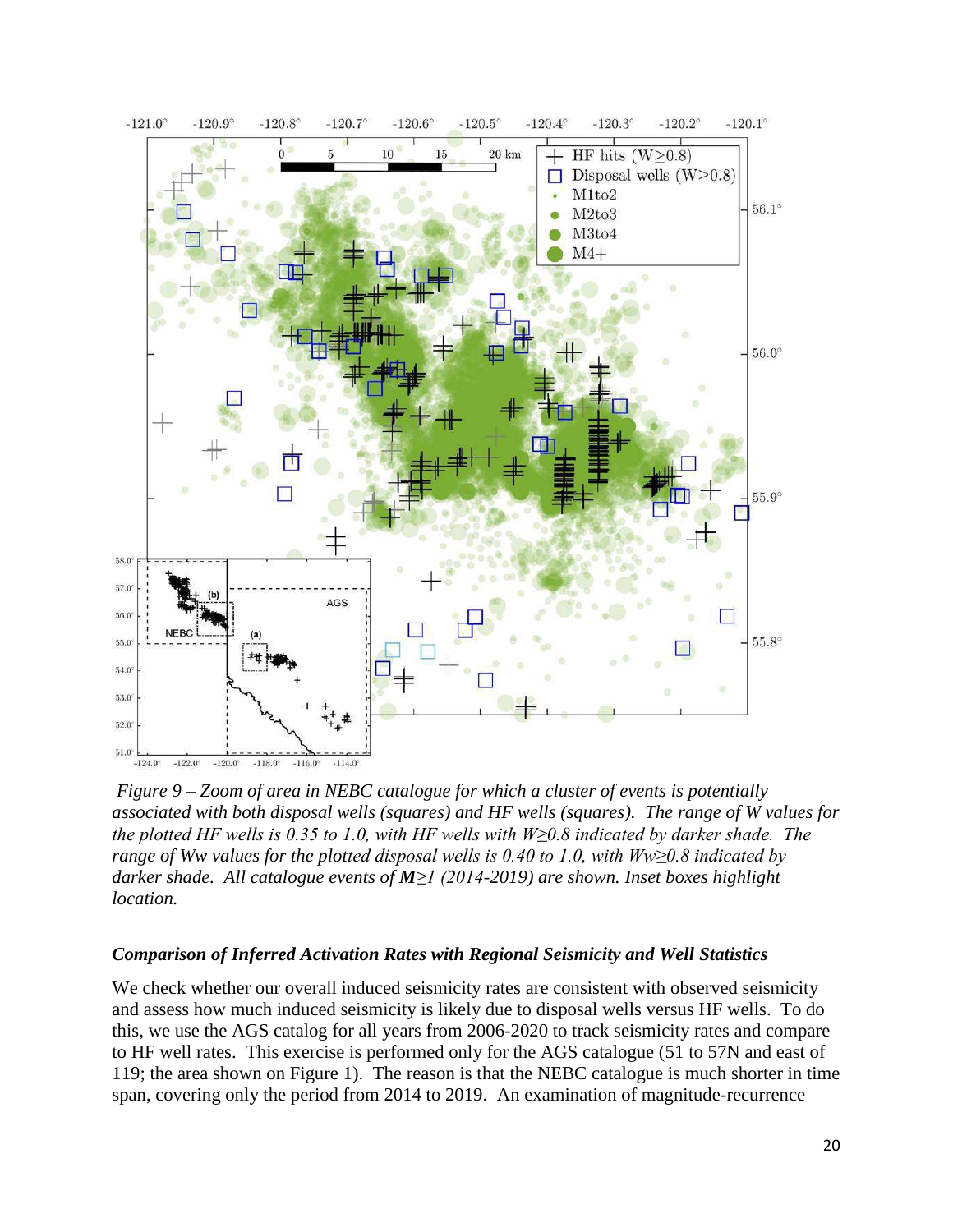statistics suggests that the AGS catalogue for the selected time and space window is complete from at least **M**2.5 (see also Cui et al., 2016). We count the number of **M**≥2.5 and **M**≥3 events per annum (p.a.) from 2006 and compare it to the total number of HF and disposal wells, as shown in Figure 10. To make the rates for **M**≥2.5 and **M**≥3 easier to compare, we divide the p.a. rates for **M**≥2.5 by 3 to convert them to the equivalent rates for **M**≥3, assuming a Gutenberg-Richter relation with a slope of 1. We observe that there were 2 to 3 **M**≥3 events p.a. until 2011, when HF wells started to become numerous. Since 2012, there have been ~10 events of **M**≥3 p.a., which are potentially associated with ~1500 to 2000 HF wells p.a. The number of disposal wells has been relatively constant  $(-1500)$ , suggesting that the disposal wells are associated with, at most, 2 to 3 **M**≥3 events p.a. (assuming that the contributions from natural events are negligible; see next section). We thus infer from Figure 10 that up to 80% of the observed seismicity in Alberta is in response to the increase in HF wells. By comparison, in Table 1, we identify 50% to 60% of seismicity in Alberta as being associated with HF wells (70% for NEBC). The figures in Table 1 are consistent with a previous study by Atkinson et al. (2016), who concluded that ~60% of seismicity in the WCSB is associated with HF wells. The inference is that about 20% of the seismicity occurs along with the rise of HF wells but may not be a direct response.



*Figure 10. Yearly counts of earthquakes and HF wells in area 51-57N, east of 119W. HF well count is divided by 100. Disposal wells counts (divided by 100) in each year also shown. Count*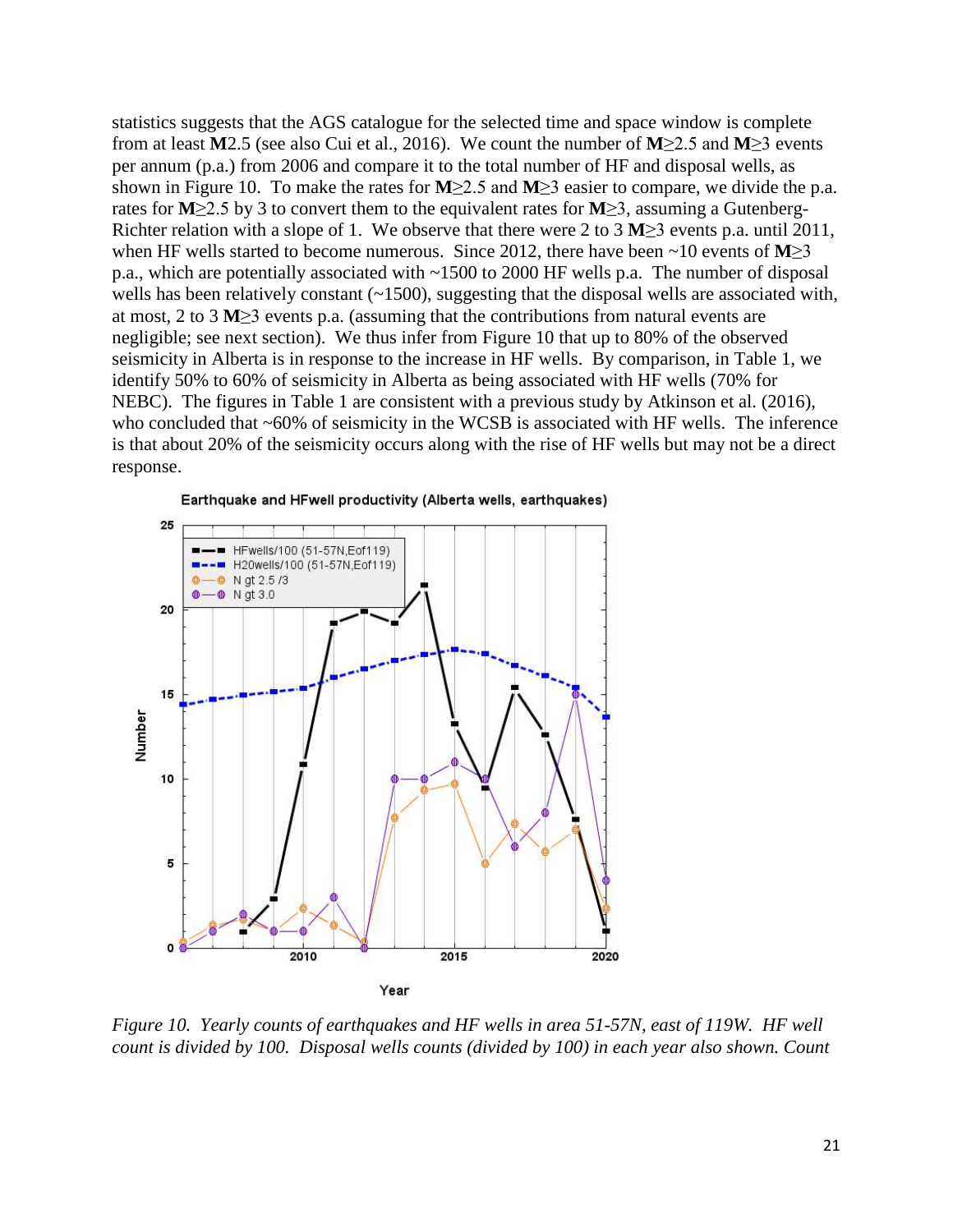### *of M≥2.5 is divided by 3 (to be equivalent to rate for M≥3, for assumed Gutenberg-Richter slope of 1). HF wells database for 2020 is incomplete.*

An interesting observation on Figure 10 is that there appears to be a lag of ~2 years between the increase of HF wells and the increased seismicity. Most of the events are coming from the Fox Creek area, where abundant seismicity has been associated largely with Duvernay operations. Even though HF wells became widespread in the area starting in 2011, it was not until 2013 (after ~1000 HF wells) that the area became active. However, once the area became active, it has stayed active. This may reflect some cumulative effects, in which it is easier to retrigger seismicity once triggered (Bao and Eaton, 2016; Chapman, 2021). On the other hand, lags of up to 5 years have been noted in the onset of seismicity related to gas production (Baranova et al., 1999) – it may be that some of the increased activity is related to increased production – and thus related to HF wells only indirectly (*i.e.* production follows HF operations). This could account for the missing 20% of seismicity (*i.e*. if 80% of the seismicity is in response to HF wells, but only 60% is directly related in terms of timing). We may also infer from Figure 10 that the presence of a disposal well near an HF hit does not necessarily mean the HF well was not involved. The HF wells are clearly generating more seismicity than are the disposal wells (by a ratio of  $\sim$ 5:1). Moreover, since the time lag is short for flagging HF wells, the event is most likely related to the HF well (at least in part), unless the disposal well is regularly generating seismicity over its operational period.

#### *Subdivision of W Scores into Contributing Components*

We observe on Figure 10 that the rate of seismicity is relatively constant in the period 2013-2019. The sum of the **M**≥3 events over this 7-year period is the total seismicity rate, N3sum. This can be broken down into a sum from natural (N3nat), HF (N3hf), and disposal (N3d): N3sum=N3nat + N3hf + N3d. The natural earthquake contribution can be calculated from the earthquake recurrence parameters of Halchuk et al. (2014) for the FTH zone (Figure 1), because they assessed these rates using seismicity to 2010, after deleting the most prolific known induced seismicity clusters. The area of HF wells lies almost entirely within FTH. The number of natural earthquakes p.a. in the portion of FTH considered in our study within the AGS catalogue (i.e. east of 119; shaded area in Figure 1) can be calculated based on its percentage of the total FTH area, using the magnitude recurrence relation of Halchuk et al. (2014). By inspection, the oil and gas region in the AGS catalogue accounts for ~55% of the FTH area. Accordingly, we calculate that Halchuk et al.'s rate of 0.68 **M**≥3 for the whole FTH represents a rate of ~0.37 **M**≥3 for the portion of FTH used in our AGS study catalogue. This is the natural seismicity rate. It follows from inspection of Figure 10 that we have observed ~8 events of **M**≥3 p.a. from HF wells and  $\sim$ 2 events p.a. from disposal wells. We would therefore expect the sum of W from events associated with HF wells to be ~8 p.a. at the **M**3 level, or ~80 p.a. at the **M**2 level (assuming a Gutenberg-Richter slope of 1), for the AGS catalogue. Based on the statistics in Table 1, we have a sum of W=239 for the 2014-2019 period (counting all events, with W:max=1), or Wsum=40 p.a (=239/6yrs). Thus, the number of potentially associated **M**≥2 events in our study may be an underestimate; alternatively, it may reflect that our associations do not include indirect contributions following HF wells (re-triggering; production, etc.). This overall check of our estimated rates against the observed seismicity patterns provides further confidence that we are not overcounting the number of earthquakes associated with HF wells.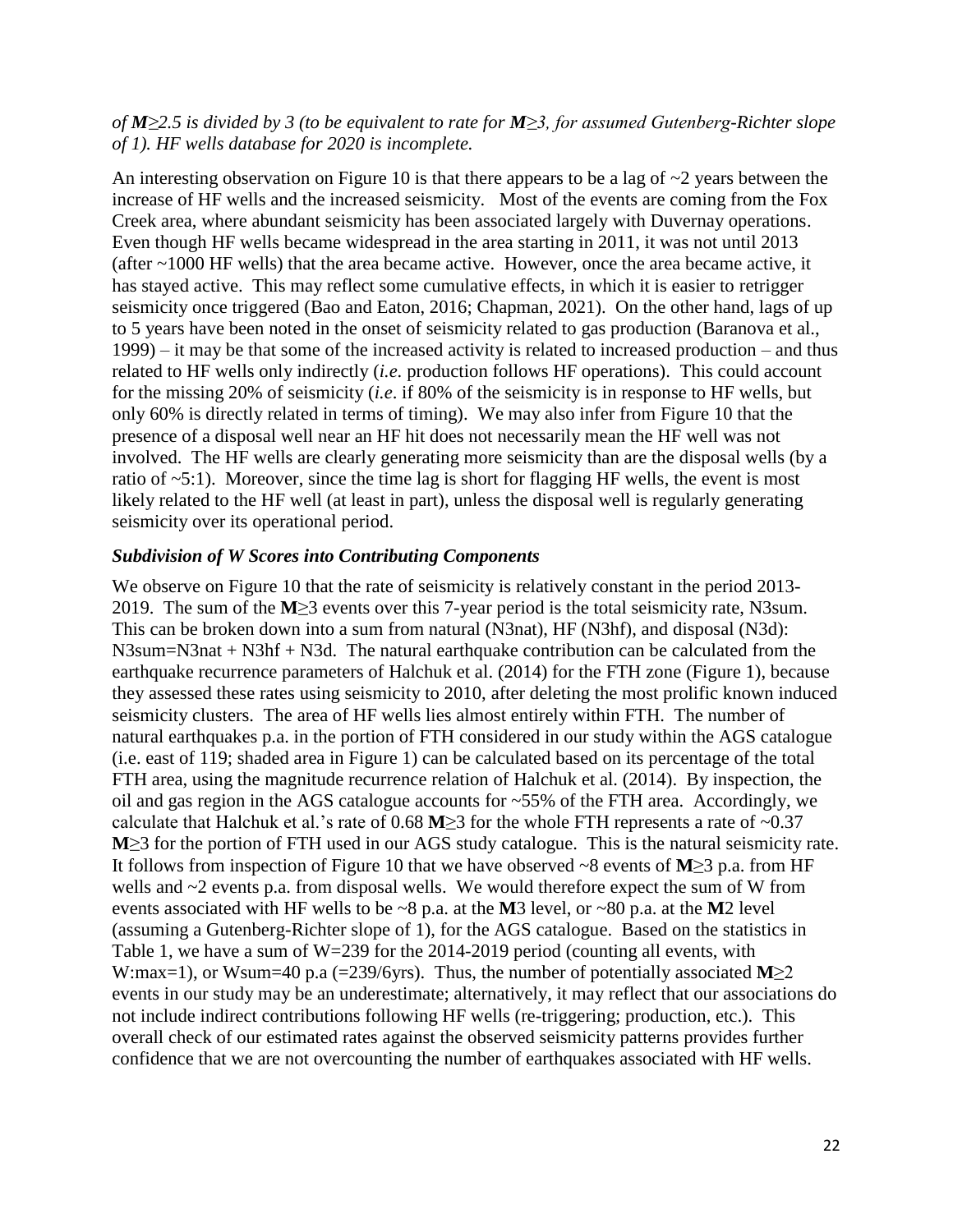### *Effect of formation depth on association potential*

Recent studies have begun to quantify the relationship between the activation potential of HF wells and the depth of operations. For example, Ries et al. (2020) showed that likelihood of induced seismicity in a susceptible area of Oklahoma increased with the depth of the HF well, from  $\sim$  5% for wells at 1.5 km depth, to  $\sim$  50% for wells at 5.5 km. GA20 reported that the association rate between **M**≥3 earthquakes and HF wells varied with formation across the WCSB, from <0.1% per well for Cardium HF wells (shallow) to >6% for Duvernay HF wells (deep).

Figure 11 breaks down the contributions of the W scores for HF wells by formation depth, for both the AGS and NEBC catalogues. To prepare this figure, we organize the W scores by well, listing all wells flagged with W≥0.35. For each such well, we assign the W score of the highestscoring event. Thus each well is considered only once, but an event may be considered more than once. This will result in an overcount, as per Table 1, by a factor of 2.09 for the AGS catalogue or 2.23 for the NEBC catalogue. We sort the wells by depth (in bins of 0.5 km) and age (Cretaceous, Triassic, Paleozoic). We sum within these groups, in each case dividing the sum by the corresponding overcount factors. To express these scores as a per-well likelihood of seismicity at the **M**>2 level, we divide the adjusted W sum within each bin by the total number of HF wells within the bin.



*Figure 11. Percentage of HF wells associated with <i>M≥2 seismicity as a function of HF well depth, for AGS and NEBC catalogues, based on summing W scores in depth bins, and dividing by overcount factor. Shading shows formation age (Paleozoic, Triassic, and Cretaceous).*

The likelihood of induced seismicity at the **M**≥2 level increases with depth in central Alberta, from  $\sim 0.04\%$  per well for very shallow wells (1.5 km) to  $>20\%$  for deep wells (4 km). There is also an apparent correlation with formation age, with Cretaceous wells having a much lower likelihood of association than Triassic or Paleozoic wells. The depth and age factors are not independent, as the deeper wells are also the older wells. Depth may be related to susceptibility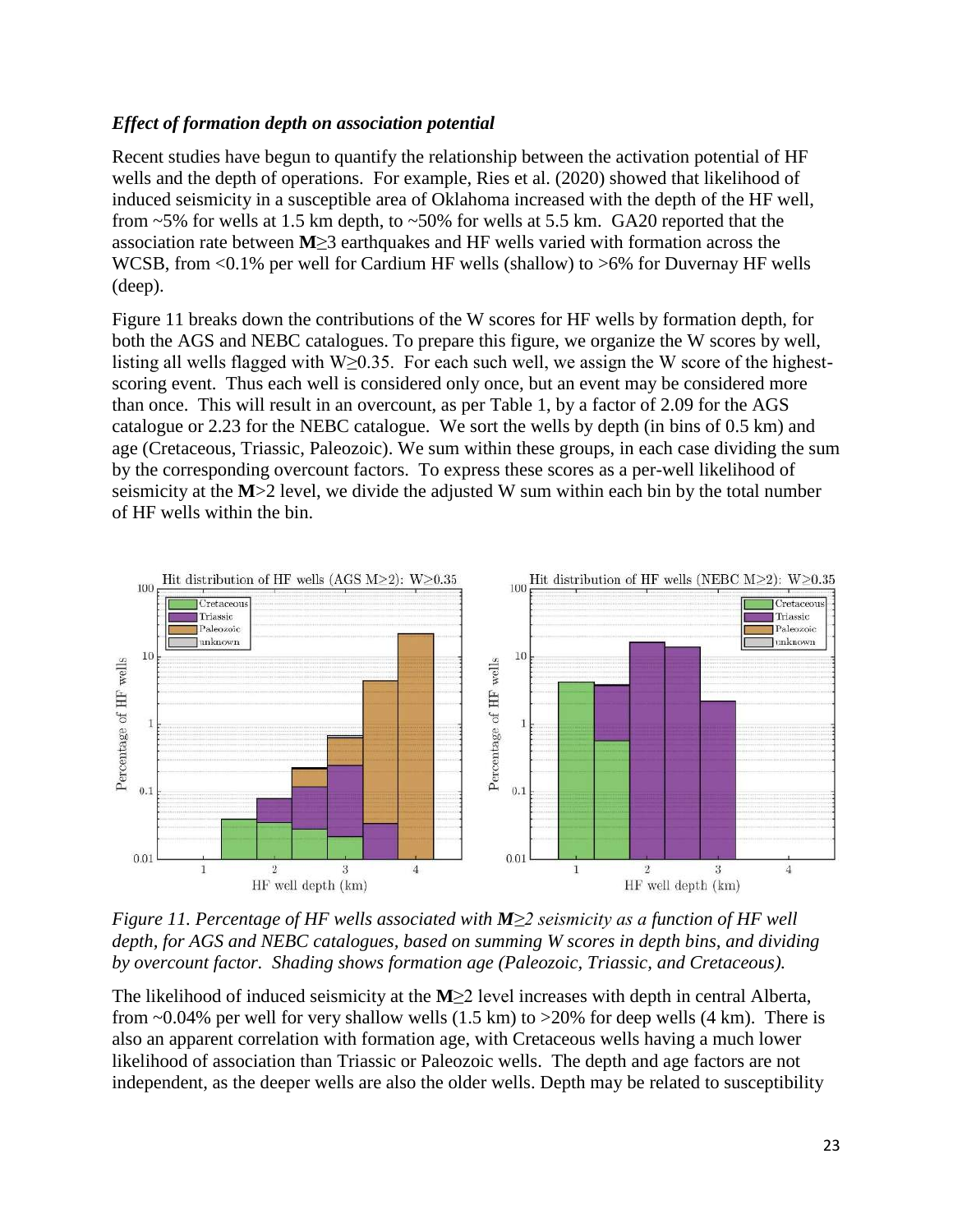due to increasing pressure; age may play a factor due to increasing fault density and maturity and other geologic factors (e.g. Schultz et al., 2020a).

In NEBC, the relationship of the percentage of HF wells associated with seismicity with depth and age is different. There is no apparent relationship with depth, but some relationship with age, with most of the well hits being for Triassic formations (in particular, the Montney). However, because there are no deep Paleozoic wells, the differences may not be as profound as they appear. NEBC is more highly susceptible to HF seismicity than is Alberta; the association percentages are higher in the sampled depths (<3.5 km) and ages (Cretaceous, Triassic) by factors of 2 to >10 in comparison to the corresponding rates in central Alberta.

The utility of the plot of W versus depth is in expressing the relative likelihood by depth and formation age. It may be noted that the peaks of the distribution correspond to the formations most associated with HF induced seismicity. The Montney formation is largely responsible for the high association rates at formation depths near 2 to 3 km, whereas the Duvernay formation is largely responsible for the high association rates at greater depth . If we consider the breakdown of HF well activity shown on Figure 10 by formation age, in Alberta  $\sim 0.12\%$  of Cretaceous wells, 0.39% of Triassic and 26.6% of Paleozoic HF wells are associated with **M**≥2 seismicity. In NEBC the corresponding percentages are 4.8% and 35.5%, for Cretaceous and Triassic wells, respectively. Though broken down differently, this is in qualitative agreement with the findings of GA20, who reported that susceptibility varied by formation from <0.1% for the Cardium (Cretaceous) to ~6% for the Duvernay (Paleozoic).

In addition to the relationship between activation potential and formation age, there is also a relationship between age and event productivity. This is expected because the resource plays in the Triassic and Montney formations tend to use much larger injected volumes, and event productivity tends to scale with volume (Schultz et al., 2018). The average number of **M**≥2 events per potentially associated HF wells in Alberta (*i.e.* the expected number of events, conditioned on the activation of the well, using the highest-scoring well for each event) is 1.1 for Cretaceous wells, 1.9 for Triassic wells and 2.9 for Paleozoic wells. In NEBC, the average number of **M**≥2 events per potentially associated HF well is 6 for Cretaceous and 7.9 for Triassic wells. In Alberta, the most prolific sequences have been in the Duvernay formation, whereas in NEBC, the most prolific sequences have been in the Montney formation. The low seismic productivity of HF wells in many formations, combined with their low activation potential, explains the relative lack of documented induced events in such formations. A significant event associated with HF wells is expected to be a rare event, except within the highly susceptible Duvernay and Montney formations.

In the areas in which disposal wells may play a significant role in triggering seismicity (e.g. as shown in Fig. 8, 9), the candidate disposal wells with the highest Ww scores range in depth from  $\sim$ 2100 to 4500 m in Alberta, or  $\sim$ 900 to  $\sim$ 2700m in NEBC. The corresponding ages of the formations are mostly Paleozoic in Alberta (including the well in Fig. 8 with Ww>0.8), and mostly Cretaceous in NEBC (including those with Ww>0.8 in Fig. 9).

# **Conclusions**

We have updated the results of GA20 on the relationship between seismicity and HF wells using a refined *W* metric as applied to improved regional catalogues. The *W* metric is a simple measure of the relative strength of spatiotemporal association. It is not a formal likelihood or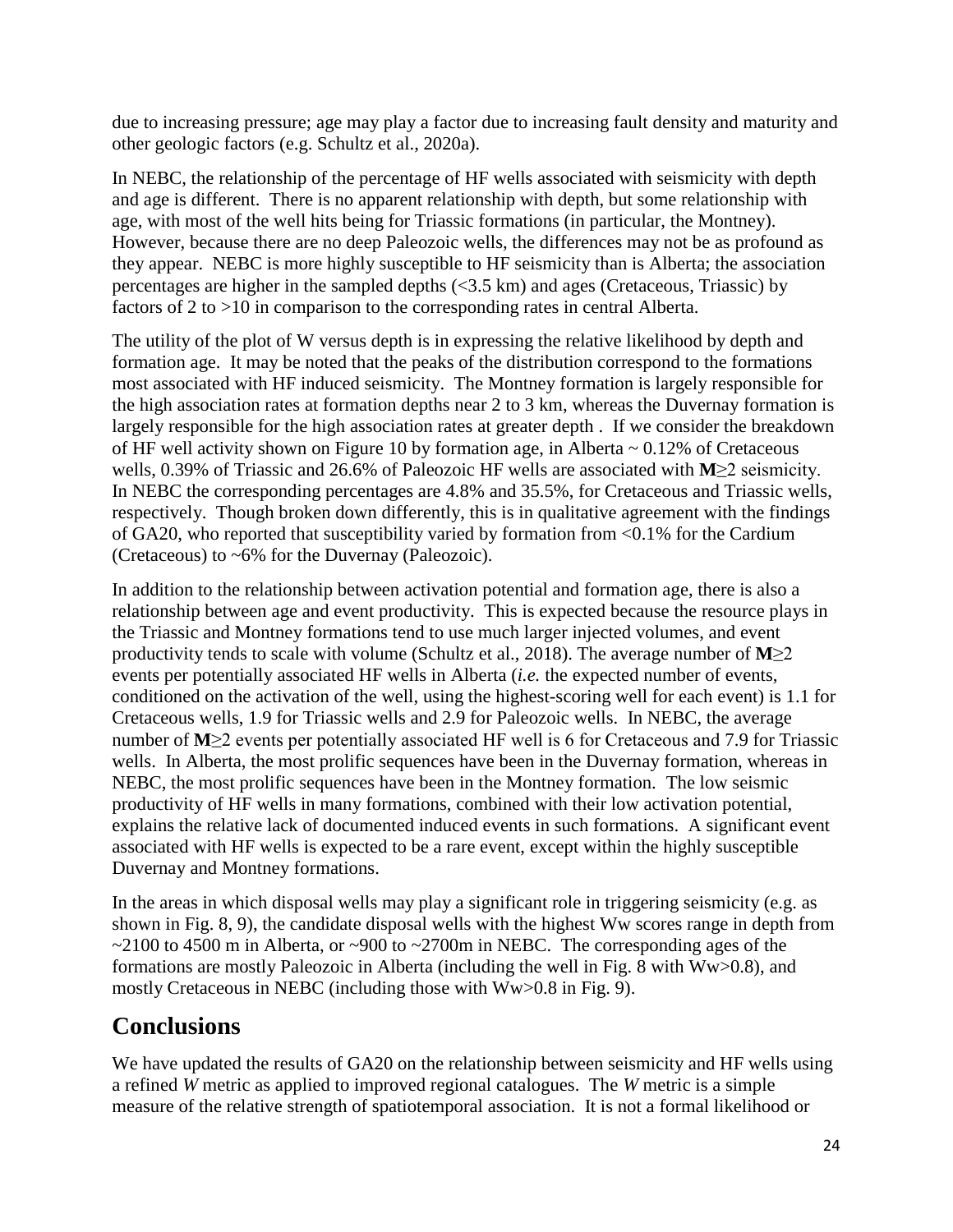probability. However, it could carry such implications if used within a probabilistic hazard analysis framework. For example, the *W* metric could be used to assess the likelihood that a future HF operation may trigger seismicity within a certain time and distance range (e.g. Atkinson, 2017); this would be akin to a prior probability in a Bayesian sense.

Using the *W* metric, we assess the average regional rate of association of HF wells with **M**≥2 seismicity, from 2014-2019, to be ~0.9% per well in central Alberta, and ~16% per well in NEBC (areas on Figures 1, 2). Overall, this represents ~50% of all observed **M**≥2 seismicity in Alberta, and ~70% in NEBC (see Table 1). The possibility that contributions from disposal wells have inflated the HF rates is low in Alberta, with only ~2% of the HF hits also having a strong association to nearby disposal wells. In NEBC, ~25% of the HF hits also have a strong association to disposal wells, so it is possible that NEBC HF rates may be overestimated.

Our updated results are generally consistent with our previous studies, including those of Atkinson et al. (2016) and GA20, who reported that ~60% of observed seismicity appeared to be associated with HF wells. Our results are also in agreement with Chapman (2021), who concluded that ~70% of **M**≥3 seismicity in NEBC is associated with HF wells. Chapman obtained a per well association rate for **M**≥3 seismicity of 1.7% for the Montney region, using a different catalogue and tighter distance criteria (5km); he noted that this calculated rate was considered to be a low estimate due to 8 excluded **M**≥3 events that appeared to be triggered events, but were located >5 km from the well. In comparison, if we consider just **M**≥3 events using our new criteria, we infer a per well activation rate of 4% in NEBC (or 0.2% in Alberta). The relative consistency of findings across studies that utilized evolving methodologies and datasets provides confidence that the results are robust, in the regional average context in which they are intended.

The induced seismicity potential is markedly higher in NEBC in comparison to Alberta. Within each region, the activation rates and event rates vary greatly with formation depth and age. In Alberta, there is a clear trend to increasing activation potential with depth and age, in agreement with previous studies (e.g. see Schultz et al., 2020; Reis et al., 2020). In NEBC, the trend is less clear, though this may be largely attributed to the lack of HF wells in deeper and older formations.

# **Data and Resources**

The database of ∼700,000 wells (all types) was searched using geoSCOUT software (geoLOGIC systems Ltd.) licensed to Western University. The AGS catalogue is obtained from Alberta Geological Survey Earthquake Dashboard at [https://ags-](https://ags-aer.shinyapps.io/Seismicity_waveform_app/)

[aer.shinyapps.io/Seismicity\\_waveform\\_app/](https://ags-aer.shinyapps.io/Seismicity_waveform_app/) (last accessed January 2021). The Visser et al. (2018, 2019) catalogue for northeastern B.C. (NEBC catalogue) is obtained from: Geological Survey of Canada, Open File 8335, 2017, 28 pages, https://doi.org/10.4095/306292 (Open Access); the 2019 additions to the Visser et al. catalogue were provided by A. Mahani (pers. Comm., Sept., 2020). The Composite Seismicity Catalogue for Alberta and British Columbia is available at [www.inducedseismicity.ca](http://www.inducedseismicity.ca/) (last accessed January 2021). Honn Kao (pers. comm., Sept. 2020) kindly provided the CMT solution database. The Nanometrics catalogue (for TransAlta) was provided to Western University by Nanometrics and TransAlta (private Athena website, last accessed Jan., 2021).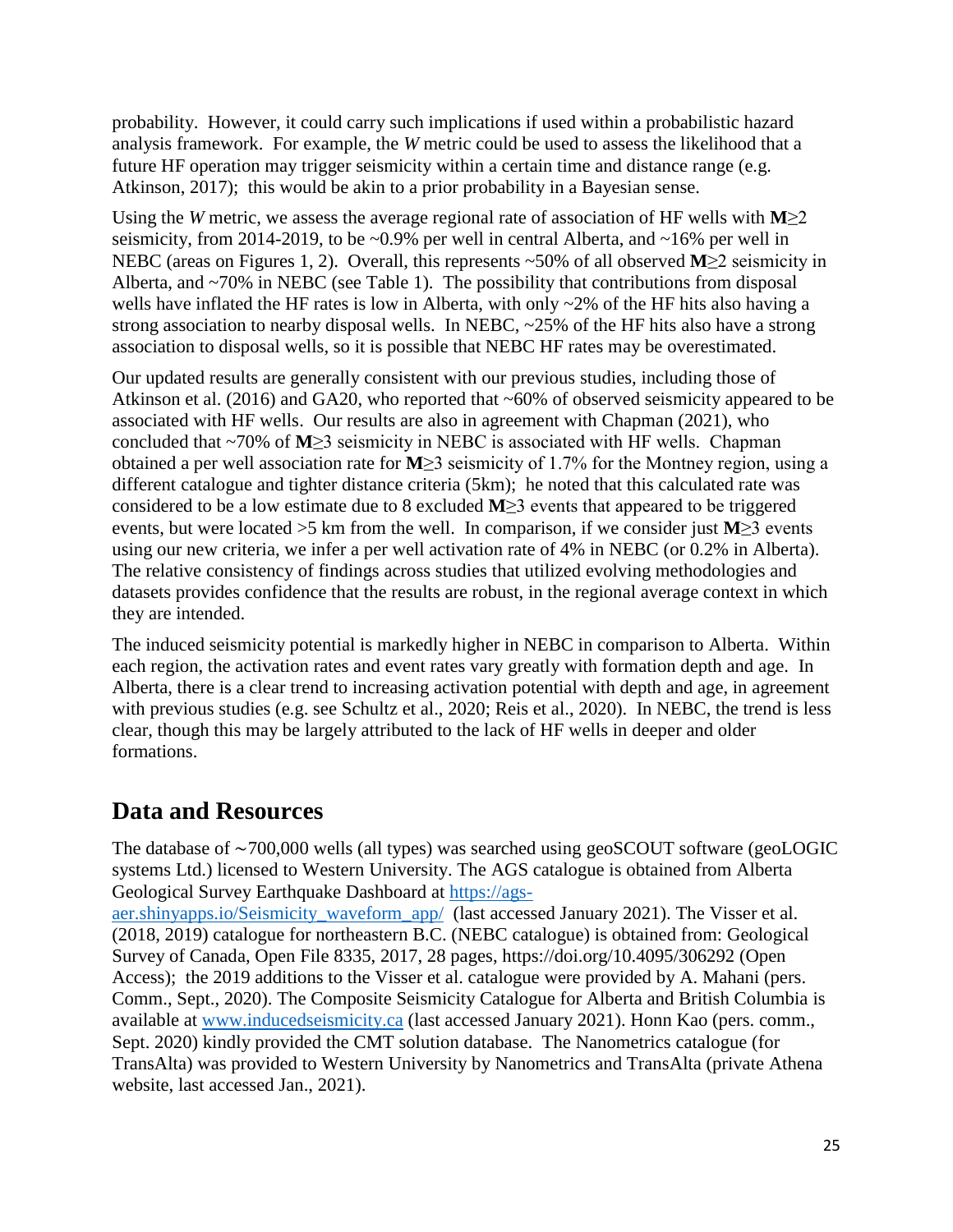# **Acknowledgements**

We are grateful to Rob Skoumal, whose comments during the review of GA20 prompted us to examine whether there was a better way to define the time lag metric. We thank Ali Mahani for making available the Visser et al. catalogue for 2019 in advance of publication.

## **References**

- Atkinson, G. M., Eaton, D. W., Ghofrani, H., Walker, D., Cheadle, B., Schultz, R., Shcherbakov, R., Tiampo, K. F., Gu, J., Harrington, R. M., Liu, Y., van der Baan, M., & Kao, H. (2016). Hydraulic fracturing and seismicity in the Western Canada Sedimentary Basin. Seismological Research Letters, 87(3), 631-647. [https://doi.org/10.1785/0220150263.](https://doi.org/10.1785/0220150263)
- Atkinson, G. M. (2017). Strategies to prevent damage to critical infrastructure due to induced seismicity. FACETS, 2, 374-394. [https://doi.org/10.1139/facets-2017-0013.](https://doi.org/10.1139/facets-2017-0013)
- Atkinson, G. M., Eaton, D. W., & Igonin, N. (2020). Developments in understanding seismicity triggered by hydraulic fracturing. Nature Reviews Earth & Environment, 1, 264-277, [https://doi.org/10.1038/s43017-020-0049-7.](https://doi.org/10.1038/s43017-020-0049-7)
- Chapman, A. (2021). Hydraulic Fracturing, Cumulative Development and Earthquakes in the Peace River Region of British Columbia, Canada. Journal of Geoscience and Environment Protection, **9**, 55-82. [https://doi.org/10.4236/gep.2021.95006.](https://doi.org/10.4236/gep.2021.95006)
- Cui, L., and G. M. Atkinson (2016), Spatiotemporal variations in the completeness magnitude of the Composite Alberta Seismicity Catalog (CASC), Seismol. Res. Lett., 87(4), 853-863, [https://doi.org/10.1785/0220150268.](https://doi.org/10.1785/0220150268)
- Dokht, R. M. H., Smith, B., Kao, H., Visser, R., and Hutchinson, J. (2020). Reactivation of an intraplate fault by mine‐blasting events: Implications to regional seismic hazard in Western Canada. Journal of Geophysical Research: Solid Earth, 125(6), e2020JB019933. <https://doi.org/10.1029/2020JB019933>
- Eaton, D. W., and Schultz, R., (2018). Increased likelihood of induced seismicity in highly overpressured shale formations, Geophysical Journal International, 214(1), 751-757, [https://doi.org/10.1093/gji/ggy167.](https://doi.org/10.1093/gji/ggy167)
- Ellsworth, W. L. (2013), Injection‐induced earthquakes, Science, 341(6142), 1225942, [https://doi.org/10.1126/science.1225942.](https://doi.org/10.1126/science.1225942)
- Ghofrani, H., and Atkinson, G. M. (2016). A preliminary statistical model for hydraulic fractureinduced seismicity in the Western Canada Sedimentary Basin, Geophys. Res. Lett., 43(19), 10,164-10,172, [https://doi.org/10.1002/2016GL070042.](https://doi.org/10.1002/2016GL070042)
- Ghofrani, H., and G. M. Atkinson (2020). Activation Rate of Seismicity for Hydraulic Fracture Wells in the Western Canada Sedimentary Basin. Bulletin of the Seismological Society of America, 110(5), 2252-2271. doi: [https://doi.org/10.1785/0120200002.](https://doi.org/10.1785/0120200002)
- Ghofrani, H. and G. M. Atkinson (2021). Reply to Comment on "Activation rate of seismicity for hydraulic fracture wells in the Western Canadian Sedimentary Basin by Ghofrani and Atkinson (2020)" by James P. Verdon, and Julian J. Bommer.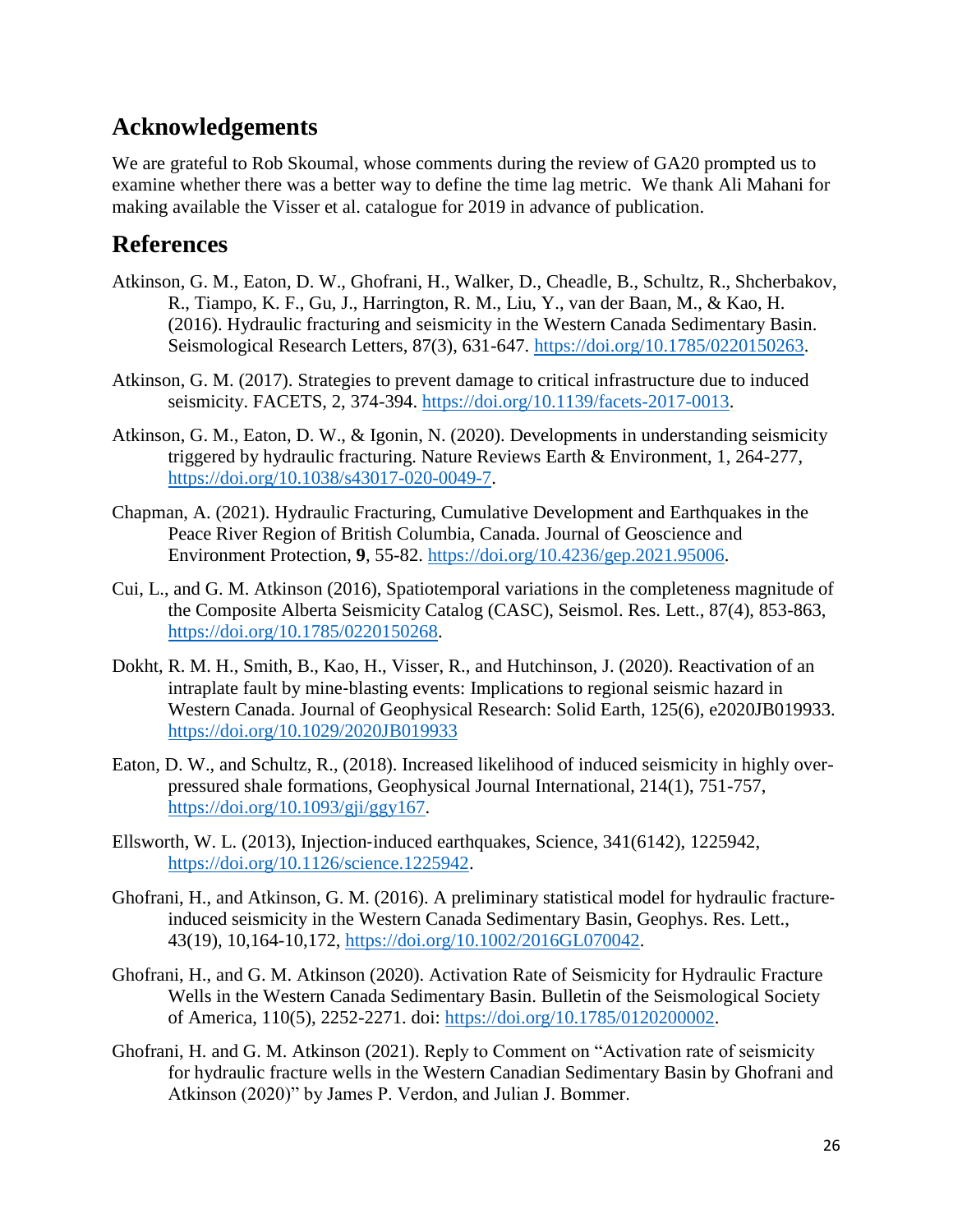- Gu Y.J., Okeler A., Shen L., and Contenti S. (2011). The Canadian Rockies and Alberta Network (CRANE): New Constraints on the Rockies and Western Canada Sedimentary Basin. Seismological Research Letters; 82(4), 575-588. doi: <https://doi.org/10.1785/gssrl.82.4.575>
- Halchuk S. C. Adams J. E., and Allen T. I. (2015). Fifth generation seismic hazard model for Canada: Grid values of mean hazard to be used with the 2015 National Building Code of Canada, Geol. Surv. Canada Open‐File Rept. 7893, 26 pp., [https://doi](https://doi-org.proxy1.lib.uwo.ca/10.4095/297378)[org.proxy1.lib.uwo.ca/10.4095/297378.](https://doi-org.proxy1.lib.uwo.ca/10.4095/297378)
- Holmgren, J. M., Atkinson, G. M., Ghofrani, H. (2019). Stress Drops and Directivity of Induced Earthquakes in the Western Canada Sedimentary Basin. Bull. Seismol. Soc. Am. 109(5), 1635-1652. [https://doi.org/10.1785/0120190035.](https://doi.org/10.1785/0120190035)
- Holmgren, J. M., Atkinson, G. M., Ghofrani, H. (2020). Reconciling Ground Motions and Stress Drops for Induced Earthquakes in the Western Canada Sedimentary Basin. Bull. Seismol. Soc. Am. 110(5), 2398-2410. [https://doi.org/10.1785/0120190308.](https://doi.org/10.1785/0120190308)
- Hutton, L. K., and Boore, D. M., (1987). The ML scale in Southern California. Bull. Seismol. Soc. Am. 77(6), 2074-2094.
- Kolaj et al. (2020). Sixth Generation Seismic Hazard Model of Canada: input files to produce values proposed for the 2020 National Building Code of Canada. Geological Survey of Canada, Open File 8630, 2020, 15 pages, [https://doi.org/10.4095/327322.](https://doi.org/10.4095/327322)
- Kozłowska, M., Brudzinski, M. R., Friberg, P., Skoumal, R. J., Baxter, N. D., and Currie, B. S., (2018). Proceedings of the National Academy of Sciences, 115(8) E1720-E1729, [https://doi.org/10.1073/pnas.1715284115.](https://doi.org/10.1073/pnas.1715284115)
- Lomax, A., J. Virieux, P. Volant and C. Berge, 2000. Probabilistic earthquake location in 3D and layered models: Introduction of a Metropolis-Gibbs method and comparison with linear locations, in Advances in Seismic Event Location Thurber, C.H., and N. Rabinowitz (eds.), Kluwer, Amsterdam, 101-134.
- Pawley, S., Schultz, R., Playter, T., Corlett, H., Shipman, T., Lyster, S., & Hauck, T. (2018). The geological susceptibility of induced earthquakes in the Duvernay play. Geophysical Research Letters, 45(4), 1786-1793. [https://doi.org/10.1002/2017GL076100.](https://doi.org/10.1002/2017GL076100)
- Ries, R., Brudzinski, M. R., Skoumal, R. J., and Currie, B. S., (2020). Factors Influencing the Probability of Hydraulic Fracturing-Induced Seismicity in Oklahoma. Bulletin of the Seismological Society of America, 110(5), 2272-2282. doi: [https://doi.org/10.1785/0120200105.](https://doi.org/10.1785/0120200105)
- Germán Rodríguez‐Pradilla, David W. Eaton (2020). Automated Microseismic Processing and Integrated Interpretation of Induced Seismicity during a Multistage Hydraulic‐Fracturing Stimulation, Alberta, Canada. Bulletin of the Seismological Society of America, 110(5), 2018-2030. doi: [https://doi.org/10.1785/0120200082.](https://doi.org/10.1785/0120200082)
- Rubinstein, J., and A. Babaie Mahani (2015), Myths and facts on wastewater injection, hydraulic fracturing, enhanced oil recovery, and induced seismicity, Seismol. Res. Lett., 86(4), 1060-1067, [https://doi.org/10.1785/0220150067.](https://doi.org/10.1785/0220150067)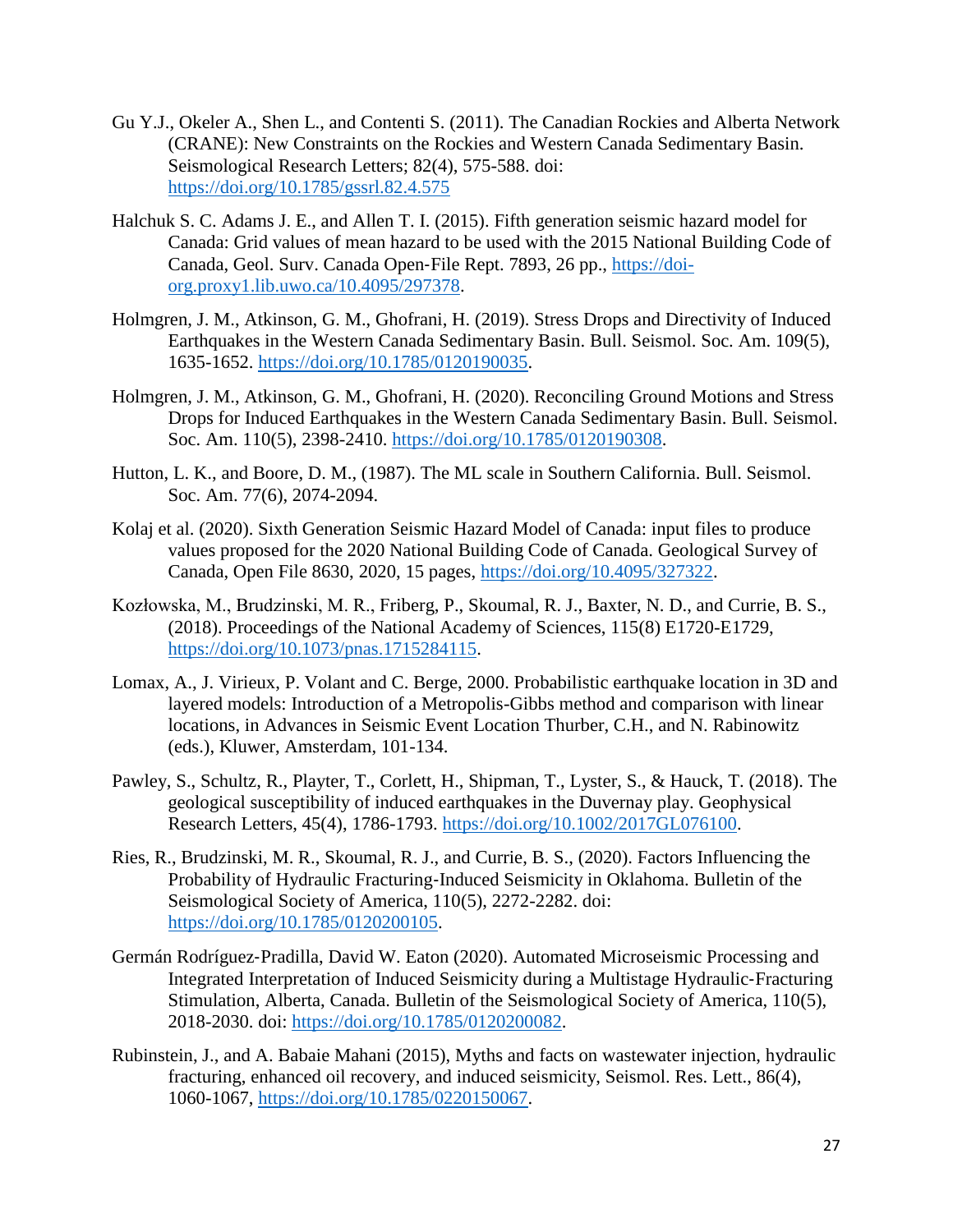- Schultz, R., Mei, S., Pană, D., Stern, V., Gu, Y. J., Kim, A., & Eaton, D. (2015). The Cardston earthquake swarm and hydraulic fracturing of the Exshaw Formation (Alberta Bakken play). Bulletin of the Seismological Society of America, 105(6), 2871-2884. [https://doi.org/10.1785/0120150131.](https://doi.org/10.1785/0120150131)
- Schultz, R., Stern, V., Novakovic, M., Atkinson, G., and Gu, Y. J. (2015). Hydraulic fracturing and the Crooked Lake Sequences: Insights gleaned from regional seismic networks. Geophysical Research Letters, 42, 2750-2758. [https://doi.org/10.1002/2015GL063455.](https://doi.org/10.1002/2015GL063455)
- Schultz, R., Corlett, H., Haug, K., Kocon, K., MacCormack, K., Stern, V., Shipman, T., (2016). Linking fossil reefs with earthquakes: geologic insight to where induced seismicity occurs in Alberta. Geophys. Res. Lett. 43(6), 2534-2542. [https://doi.org/10.1002/2015GL067514.](https://doi.org/10.1002/2015GL067514)
- Schultz, R., Wang, R., Gu, Y. J., Haug, K., and Atkinson, G. (2017). A seismological overview of the induced earthquakes in the Duvernay play near Fox Creek, Alberta. Journal of Geophysical Research: Solid Earth, 122(1), 492-505. [https://doi.org/10.1002/2016JB013570.](https://doi.org/10.1002/2016JB013570)
- Schultz, R., Skoumal, R. J., Brudzinski, M. R., Eaton, D., Baptie, B., and Ellsworth, W. (2020a). Hydraulic fracturing‐induced seismicity. Reviews of Geophysics, 58(3), e2019RG000695. [https://doi.org/10.1029/2019RG000695.](https://doi.org/10.1029/2019RG000695)
- Schultz R, Beroza G, Ellsworth W, Baker J (2020b). Risk-informed recommendations for managing hydraulic fracturing–induced seismicity via traffic light protocols. Bulletin of the Seismological Society of America, 110(5), 2411-2422, doi: [https://doi.org/10.1785/0120200016.](https://doi.org/10.1785/0120200016)
- Stern V.H., Schultz R.J., Shen L., Gu Y.J., and Eaton D.W. (2013). Alberta Earthquake Catalogue, Version 1.0: September 2006 through December 2010. AER/AGS Open File Report 2013-15 (https://www.ags.aer.ca/document/OFR/OFR\_2013\_15.pdf)
- Verdon and Bommer (2021). Comment on "Activation rate of seismicity for hydraulic fracture wells in the Western Canadian Sedimentary Basin" by Ghofrani and Atkinson (2020).
- Visser, R., Smith, B., Kao, H., Babaie Mahani, A., Hutchinson, J., & McKay, J. E. (2017). A comprehensive earthquake catalogue for northeastern British Columbia and western Alberta, 2014-2016. Geological Survey of Canada Open‐File Report, 8335, 27. [https://doi.org/10.4095/306292.](https://doi.org/10.4095/306292)
- Visser, R, Kao, H, Smith, B, Goerzen, C, Kontou, B, Dokht, R M H, Hutchinson, J, Tan, F, and Babaie Mahani (2020). A comprehensive earthquake catalogue for the Fort St. John-Dawson Creek region, British Columbia, 2017-2018, A. Geological Survey of Canada, Open File 8718, 2020, 28 pages, https://doi.org/10.4095/326015 (Open Access).
- Wang, R., Gu, Y. J., Schultz, R., and Chen, Y. (2018). Faults and non-double-couple components for induced earthquakes. Geophysical Research Letters, 45, 8966-8975. <https://doi.org/10.1029/2018GL079027>
- Wang, J., Li, T., Gu, Y. J., Schultz, R., Yusifbayov, J., & Zhang, M. (2020). Sequential fault reactivation and secondary triggering in the March 2019 Red Deer induced earthquake